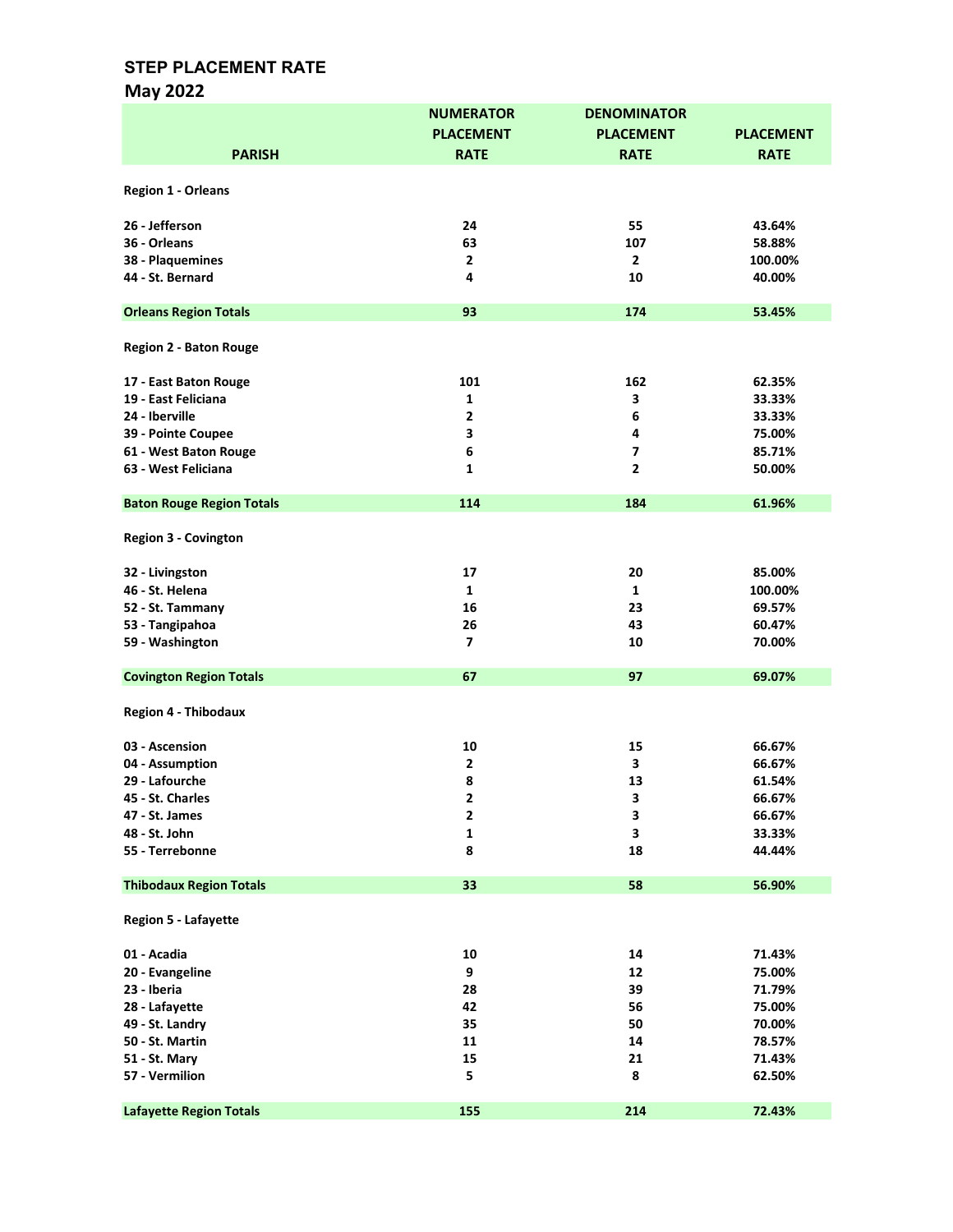# May 2022

| <b>PARISH</b>                     | <b>NUMERATOR</b><br><b>PLACEMENT</b><br><b>RATE</b> | <b>DENOMINATOR</b><br><b>PLACEMENT</b><br><b>RATE</b> | <b>PLACEMENT</b><br><b>RATE</b>        |
|-----------------------------------|-----------------------------------------------------|-------------------------------------------------------|----------------------------------------|
|                                   |                                                     |                                                       |                                        |
| <b>Region 6 - Lake Charles</b>    |                                                     |                                                       |                                        |
|                                   |                                                     |                                                       |                                        |
| 02 - Allen                        | 5                                                   | 6                                                     | 83.33%                                 |
| 06 - Beauregard                   | 5                                                   | 6                                                     | 83.33%                                 |
| 10 - Calcasieu<br>12 - Cameron    | 20<br>0                                             | 32<br>0                                               | 62.50%<br>$\qquad \qquad \blacksquare$ |
| 27 - Jefferson Davis              | 5                                                   | 5                                                     | 100.00%                                |
| <b>Lake Charles Region Totals</b> | 35                                                  | 49                                                    | 71.43%                                 |
| Region 7 - Alexandria             |                                                     |                                                       |                                        |
| 05 - Avoyelles                    | 8                                                   | 15                                                    | 53.33%                                 |
| 13 - Catahoula                    | 0                                                   | 0                                                     |                                        |
| 15 - Concordia                    | $\overline{2}$                                      | 5                                                     | 40.00%                                 |
| 22 - Grant                        | 3                                                   | 5                                                     | 60.00%                                 |
| 30 - Lasalle                      | $\overline{2}$                                      | 3                                                     | 66.67%                                 |
| 40 - Rapides                      | 19                                                  | 29                                                    | 65.52%                                 |
| 58 - Vernon                       | 3                                                   | 3                                                     | 100.00%                                |
| 64 - Winn                         | 1                                                   | $\mathbf{2}$                                          | 50.00%                                 |
| <b>Alexandria Region Totals</b>   | 38                                                  | 62                                                    | 61.29%                                 |
| <b>Region 8 - Shreveport</b>      |                                                     |                                                       |                                        |
| 08 - Bossier                      | 9                                                   | 17                                                    | 52.94%                                 |
| 09 - Caddo                        | 44                                                  | 91                                                    | 48.35%                                 |
| 14 - Claiborne                    | 1                                                   | 1                                                     | 100.00%                                |
| 16 - DeSoto                       | 4                                                   | 6                                                     | 66.67%                                 |
| 35 - Natchitoches                 | 6                                                   | 13                                                    | 46.15%                                 |
| 41 - Red River                    | 0                                                   | 0                                                     | $\qquad \qquad \blacksquare$           |
| 43 - Sabine                       | $\overline{\mathbf{2}}$                             | 4                                                     | 50.00%                                 |
| 60 - Webster                      | $\overline{2}$                                      | 8                                                     | 25.00%                                 |
| <b>Shreveport Region Totals</b>   | 68                                                  | 140                                                   | 48.57%                                 |
| Region 9 - Monroe                 |                                                     |                                                       |                                        |
| 07 - Bienville                    | $\overline{\mathbf{2}}$                             | 4                                                     | 50.00%                                 |
| 11 - Caldwell                     | 0                                                   | 3                                                     | 0.00%                                  |
| 18 - East Carroll                 | 0                                                   | 0                                                     |                                        |
| 21 - Franklin                     | 1                                                   | 5                                                     | 20.00%                                 |
| 25 - Jackson                      | 0                                                   | 4                                                     | 0.00%                                  |
| 31 - Lincoln                      | 3                                                   | 14                                                    | 21.43%                                 |
| 33 - Madison                      | 0                                                   | 6                                                     | 0.00%                                  |
| 34 - Morehouse                    | з                                                   | 17                                                    | 17.65%                                 |
| 37 - Ouachita                     |                                                     |                                                       |                                        |
|                                   | 16                                                  | 88                                                    | 18.18%                                 |
| 42 - Richland<br>54 - Tensas      | $\overline{2}$<br>0                                 | 6<br>3                                                | 33.33%<br>0.00%                        |
| 56 - Union                        | 1                                                   | 3                                                     | 33.33%                                 |
| 62 - West Carroll                 | $\pmb{0}$                                           | 5                                                     | 0.00%                                  |
| <b>Monroe Region Totals</b>       | 28                                                  | 158                                                   | 17.72%                                 |
| <b>Others</b>                     | 10                                                  | 20                                                    | 50.00%                                 |
|                                   |                                                     |                                                       |                                        |
| <b>STATE TOTALS</b>               | 641                                                 | 1,156                                                 | 55.45%                                 |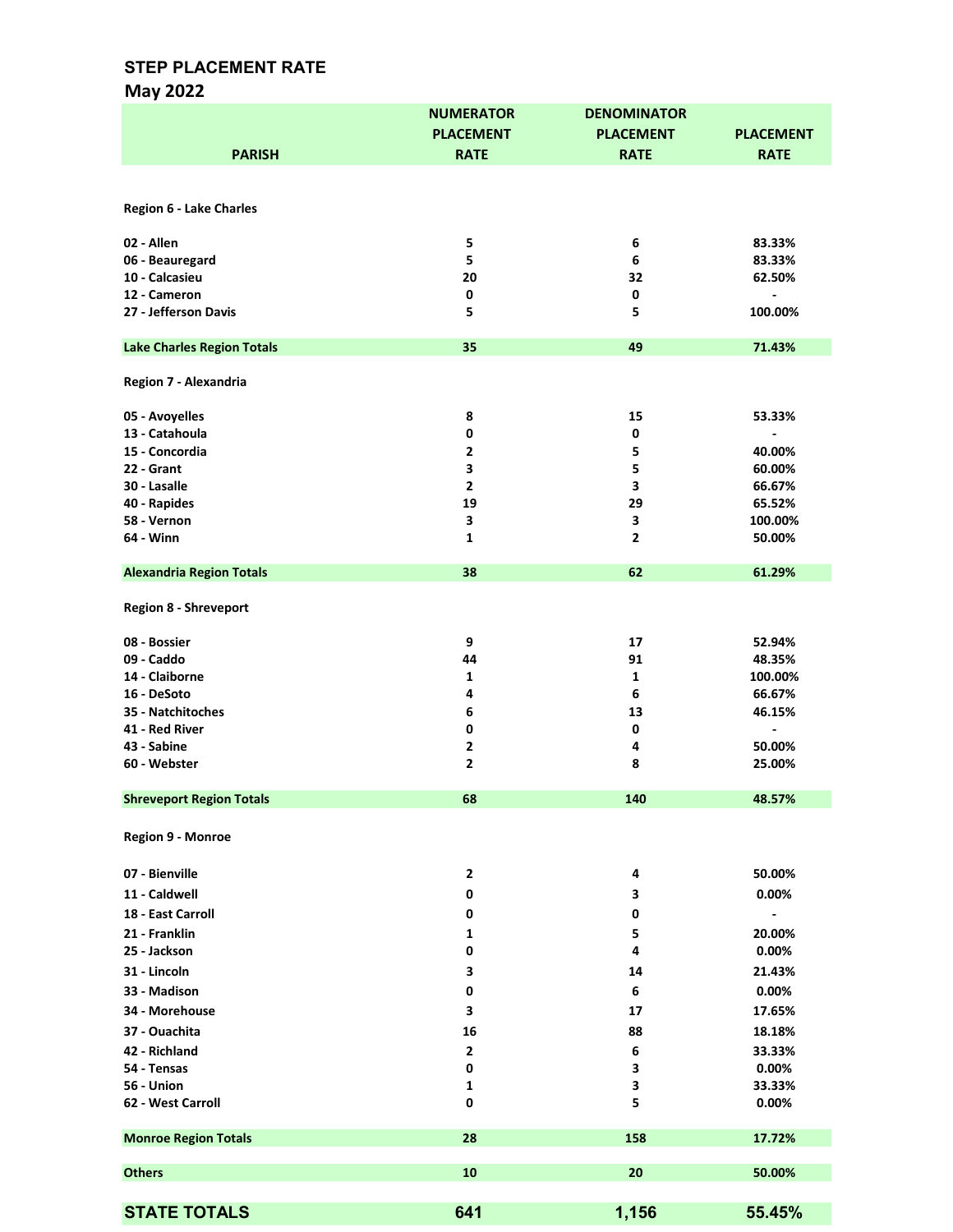# April 2022

|                                  | <b>NUMERATOR</b> | <b>DENOMINATOR</b> |                  |
|----------------------------------|------------------|--------------------|------------------|
|                                  | <b>PLACEMENT</b> | <b>PLACEMENT</b>   | <b>PLACEMENT</b> |
| <b>PARISH</b>                    | <b>RATE</b>      | <b>RATE</b>        | <b>RATE</b>      |
|                                  |                  |                    |                  |
| Region 1 - Orleans               |                  |                    |                  |
| 26 - Jefferson                   | 37               | 53                 | 69.81%           |
| 36 - Orleans                     | 69               | 103                | 66.99%           |
| 38 - Plaquemines                 | $\mathbf 0$      | 3                  | 0.00%            |
|                                  |                  |                    |                  |
| 44 - St. Bernard                 | 5                | 8                  | 62.50%           |
| <b>Orleans Region Totals</b>     | 111              | 167                | 66.47%           |
|                                  |                  |                    |                  |
| <b>Region 2 - Baton Rouge</b>    |                  |                    |                  |
| 17 - East Baton Rouge            | 88               | 139                | 63.31%           |
| 19 - East Feliciana              | 1                | 1                  | 100.00%          |
| 24 - Iberville                   | $\mathbf{2}$     | $\overline{ }$     | 28.57%           |
| 39 - Pointe Coupee               | 1                | 3                  | 33.33%           |
| 61 - West Baton Rouge            | 5                | 5                  | 100.00%          |
|                                  |                  |                    |                  |
| 63 - West Feliciana              | 2                | $\overline{2}$     | 100.00%          |
| <b>Baton Rouge Region Totals</b> | 99               | 157                | 63.06%           |
| <b>Region 3 - Covington</b>      |                  |                    |                  |
| 32 - Livingston                  | 15               | 19                 | 78.95%           |
| 46 - St. Helena                  | $\mathbf{1}$     | $\mathbf{1}$       | 100.00%          |
|                                  | 15               | 21                 | 71.43%           |
| 52 - St. Tammany                 |                  |                    |                  |
| 53 - Tangipahoa                  | 22               | 37                 | 59.46%           |
| 59 - Washington                  | 6                | $\overline{ }$     | 85.71%           |
| <b>Covington Region Totals</b>   | 59               | 85                 | 69.41%           |
| <b>Region 4 - Thibodaux</b>      |                  |                    |                  |
| 03 - Ascension                   | 12               | 14                 | 85.71%           |
| 04 - Assumption                  | $\mathbf{2}$     | $\overline{2}$     | 100.00%          |
| 29 - Lafourche                   | 7                | 10                 | 70.00%           |
| 45 - St. Charles                 | 0                | 5                  | 0.00%            |
| 47 - St. James                   | 2                | 3                  | 66.67%           |
| 48 - St. John                    | 3                | 5                  |                  |
|                                  |                  |                    | 60.00%           |
| 55 - Terrebonne                  | 9                | 18                 | 50.00%           |
| <b>Thibodaux Region Totals</b>   | 35               | 57                 | 61.40%           |
| <b>Region 5 - Lafayette</b>      |                  |                    |                  |
| 01 - Acadia                      | 9                | 14                 | 64.29%           |
| 20 - Evangeline                  | 10               | 12                 | 83.33%           |
| 23 - Iberia                      | 24               | 34                 | 70.59%           |
| 28 - Lafayette                   | 32               | 56                 | 57.14%           |
| 49 - St. Landry                  | 33               | 45                 | 73.33%           |
|                                  |                  |                    |                  |
| 50 - St. Martin                  | 9                | 13                 | 69.23%           |
| 51 - St. Mary                    | 13               | 19                 | 68.42%           |
| 57 - Vermilion                   | $\mathbf{2}$     | 6                  | 33.33%           |
| <b>Lafayette Region Totals</b>   | 132              | 199                | 66.33%           |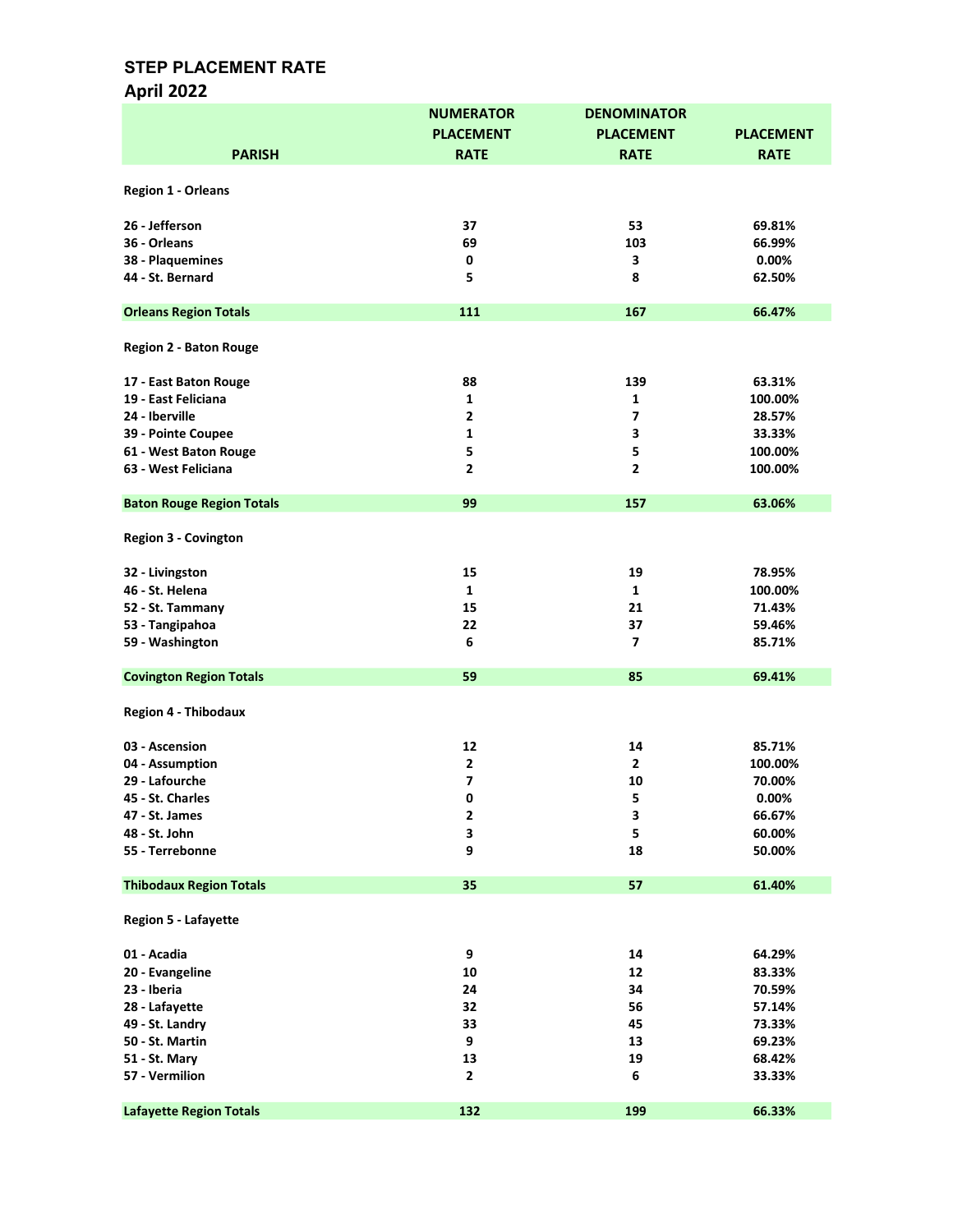# April 2022

|                                   | <b>NUMERATOR</b>    | <b>DENOMINATOR</b>       |                          |
|-----------------------------------|---------------------|--------------------------|--------------------------|
|                                   | <b>PLACEMENT</b>    | <b>PLACEMENT</b>         | <b>PLACEMENT</b>         |
| <b>PARISH</b>                     | <b>RATE</b>         | <b>RATE</b>              | <b>RATE</b>              |
|                                   |                     |                          |                          |
|                                   |                     |                          |                          |
| <b>Region 6 - Lake Charles</b>    |                     |                          |                          |
| 02 - Allen                        | 6                   | $\overline{\phantom{a}}$ | 85.71%                   |
| 06 - Beauregard                   | 4                   | 6                        | 66.67%                   |
| 10 - Calcasieu                    | 26                  | 34                       | 76.47%                   |
| 12 - Cameron                      | $\mathbf 0$         | 0                        | $\blacksquare$           |
| 27 - Jefferson Davis              | 4                   | 5                        | 80.00%                   |
|                                   |                     |                          |                          |
| <b>Lake Charles Region Totals</b> | 40                  | 52                       | 76.92%                   |
|                                   |                     |                          |                          |
| Region 7 - Alexandria             |                     |                          |                          |
|                                   |                     |                          |                          |
| 05 - Avoyelles                    | 6                   | 12                       | 50.00%                   |
| 13 - Catahoula                    | 0                   | 0                        |                          |
| 15 - Concordia                    | $\overline{2}$      | 3                        | 66.67%                   |
| 22 - Grant                        | 3                   | 5                        | 60.00%                   |
| 30 - Lasalle                      | $\mathbf 2$         | $\mathbf{2}$             | 100.00%                  |
| 40 - Rapides                      | 17                  | 26                       | 65.38%                   |
| 58 - Vernon                       | 1                   | 1                        | 100.00%                  |
| 64 - Winn                         | $\mathbf{1}$        | $\mathbf{2}$             | 50.00%                   |
|                                   |                     |                          |                          |
| <b>Alexandria Region Totals</b>   | 32                  | 51                       | 62.75%                   |
| <b>Region 8 - Shreveport</b>      |                     |                          |                          |
|                                   |                     |                          |                          |
| 08 - Bossier                      | 7                   | 16                       | 43.75%                   |
| 09 - Caddo                        | 42                  | 83                       | 50.60%                   |
| 14 - Claiborne                    | 0                   | 0                        |                          |
|                                   |                     |                          |                          |
| 16 - DeSoto                       | 5<br>$\overline{7}$ | 6                        | 83.33%                   |
| 35 - Natchitoches                 |                     | 14                       | 50.00%                   |
| 41 - Red River                    | 0                   | 0                        | $\overline{\phantom{a}}$ |
| 43 - Sabine                       | 1                   | 3                        | 33.33%<br>44.44%         |
| 60 - Webster                      | 4                   | 9                        |                          |
| <b>Shreveport Region Totals</b>   | 66                  | 131                      | 50.38%                   |
|                                   |                     |                          |                          |
| Region 9 - Monroe                 |                     |                          |                          |
|                                   |                     |                          |                          |
| 07 - Bienville                    | $\mathbf{1}$        | 3                        | 33.33%                   |
| 11 - Caldwell                     |                     |                          |                          |
|                                   | 0                   | 2                        | 0.00%                    |
| 18 - East Carroll                 | 0                   | 0                        | $\overline{\phantom{a}}$ |
| 21 - Franklin                     | 0                   | 4                        | 0.00%                    |
| 25 - Jackson                      | 4                   | 4                        | 100.00%                  |
| 31 - Lincoln                      | 9                   | 15                       | 60.00%                   |
| 33 - Madison                      | 3                   | 7                        | 42.86%                   |
| 34 - Morehouse                    | 3                   | 18                       | 16.67%                   |
|                                   |                     |                          |                          |
| 37 - Ouachita                     | 35                  | 86                       | 40.70%                   |
| 42 - Richland                     | 1                   | 6                        | 16.67%                   |
| 54 - Tensas                       | 3                   | 3                        | 100.00%                  |
| 56 - Union                        | 3                   | 3                        | 100.00%                  |
| 62 - West Carroll                 | $\pmb{0}$           | 4                        | 0.00%                    |
|                                   |                     |                          |                          |
| <b>Monroe Region Totals</b>       | 62                  | 155                      | 40.00%                   |
| <b>Others</b>                     | 9                   | 18                       | 50.00%                   |
|                                   |                     |                          |                          |
| <b>STATE TOTALS</b>               | 645                 |                          |                          |
|                                   |                     | 1,072                    | 60.17%                   |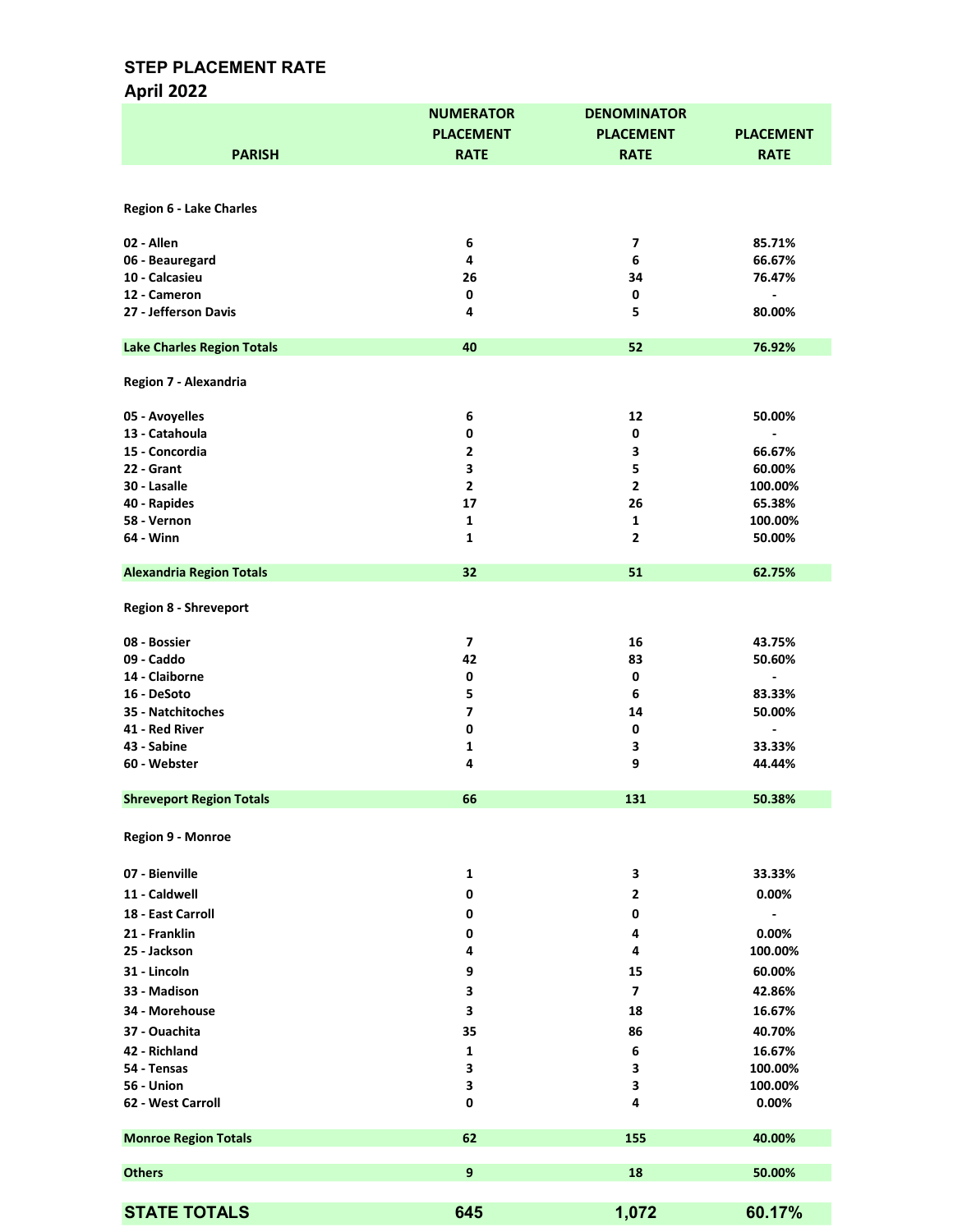### March 2022

|                                  | <b>NUMERATOR</b>        | <b>DENOMINATOR</b> |                  |
|----------------------------------|-------------------------|--------------------|------------------|
|                                  | <b>PLACEMENT</b>        | <b>PLACEMENT</b>   | <b>PLACEMENT</b> |
| <b>PARISH</b>                    | <b>RATE</b>             | <b>RATE</b>        | <b>RATE</b>      |
|                                  |                         |                    |                  |
| <b>Region 1 - Orleans</b>        |                         |                    |                  |
|                                  |                         |                    |                  |
| 26 - Jefferson                   | 38                      | 48                 | 79.17%           |
| 36 - Orleans                     | 70                      | 107                | 65.42%           |
| 38 - Plaquemines                 | $\mathbf{1}$            | 3                  | 33.33%           |
| 44 - St. Bernard                 | 6                       | 9                  | 66.67%           |
| <b>Orleans Region Totals</b>     | 115                     | 167                | 68.86%           |
|                                  |                         |                    |                  |
| <b>Region 2 - Baton Rouge</b>    |                         |                    |                  |
| 17 - East Baton Rouge            | 84                      | 131                | 64.12%           |
| 19 - East Feliciana              | $\mathbf 0$             | 1                  | 0.00%            |
| 24 - Iberville                   | 2                       | 5                  | 40.00%           |
| 39 - Pointe Coupee               | 2                       | 3                  | 66.67%           |
| 61 - West Baton Rouge            | 4                       | $\overline{ }$     | 57.14%           |
|                                  |                         |                    |                  |
| 63 - West Feliciana              | 1                       | 1                  | 100.00%          |
| <b>Baton Rouge Region Totals</b> | 93                      | 148                | 62.84%           |
| <b>Region 3 - Covington</b>      |                         |                    |                  |
| 32 - Livingston                  | 12                      | 17                 | 70.59%           |
| 46 - St. Helena                  | 0                       | $\mathbf{1}$       | 0.00%            |
| 52 - St. Tammany                 | 14                      | 25                 | 56.00%           |
|                                  | 26                      |                    |                  |
| 53 - Tangipahoa                  |                         | 36                 | 72.22%           |
| 59 - Washington                  | 6                       | 9                  | 66.67%           |
| <b>Covington Region Totals</b>   | 58                      | 88                 | 65.91%           |
| <b>Region 4 - Thibodaux</b>      |                         |                    |                  |
| 03 - Ascension                   | 6                       | 14                 | 42.86%           |
| 04 - Assumption                  | $\overline{2}$          | $\overline{2}$     | 100.00%          |
| 29 - Lafourche                   | 10                      | 16                 | 62.50%           |
| 45 - St. Charles                 | 1                       | 4                  | 25.00%           |
| 47 - St. James                   |                         | $\mathbf 2$        |                  |
| 48 - St. John                    | 1<br>$\mathbf{2}$       | 3                  | 50.00%           |
|                                  |                         |                    | 66.67%           |
| 55 - Terrebonne                  | 11                      | 18                 | 61.11%           |
| <b>Thibodaux Region Totals</b>   | 33                      | 59                 | 55.93%           |
| <b>Region 5 - Lafayette</b>      |                         |                    |                  |
| 01 - Acadia                      | $\overline{\mathbf{z}}$ | 12                 | 58.33%           |
| 20 - Evangeline                  | $\overline{\mathbf{z}}$ | 10                 | 70.00%           |
| 23 - Iberia                      | 25                      | 33                 | 75.76%           |
| 28 - Lafayette                   | 39                      | 62                 | 62.90%           |
| 49 - St. Landry                  | 34                      | 42                 | 80.95%           |
|                                  |                         |                    |                  |
| 50 - St. Martin                  | 8                       | 10                 | 80.00%           |
| 51 - St. Mary                    | 14                      | 22                 | 63.64%           |
| 57 - Vermilion                   | $\overline{2}$          | 5                  | 40.00%           |
| <b>Lafayette Region Totals</b>   | 136                     | 196                | 69.39%           |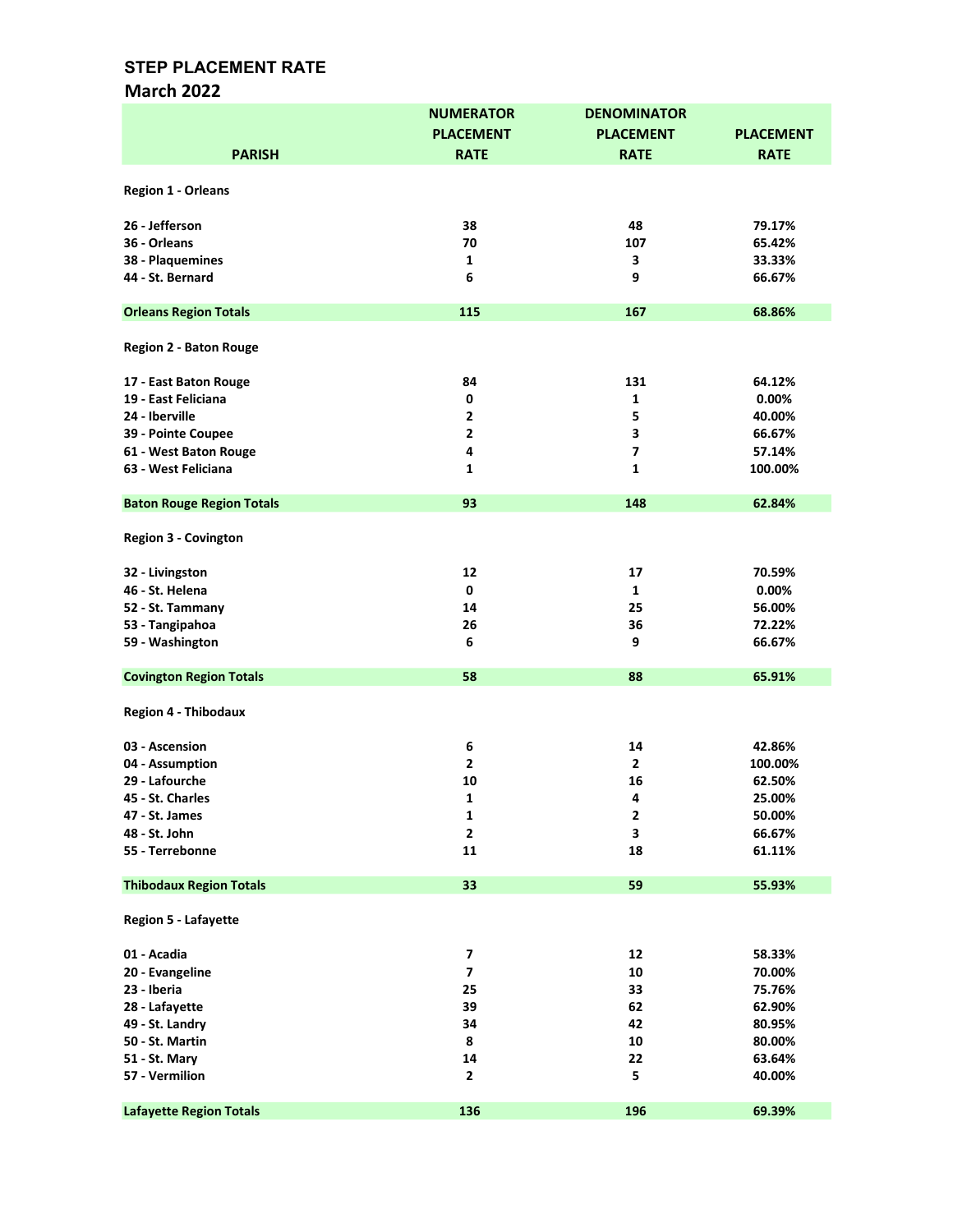## March 2022

|                                   | <b>NUMERATOR</b> | <b>DENOMINATOR</b>      |                          |
|-----------------------------------|------------------|-------------------------|--------------------------|
|                                   | <b>PLACEMENT</b> | <b>PLACEMENT</b>        | <b>PLACEMENT</b>         |
| <b>PARISH</b>                     | <b>RATE</b>      | <b>RATE</b>             | <b>RATE</b>              |
|                                   |                  |                         |                          |
|                                   |                  |                         |                          |
| <b>Region 6 - Lake Charles</b>    |                  |                         |                          |
| 02 - Allen                        | 4                | 6                       | 66.67%                   |
| 06 - Beauregard                   | 5                | 5                       | 100.00%                  |
| 10 - Calcasieu                    | 22               | 33                      | 66.67%                   |
| 12 - Cameron                      | 0                | 0                       | $\overline{\phantom{a}}$ |
| 27 - Jefferson Davis              | 3                | 7                       | 42.86%                   |
|                                   |                  |                         |                          |
| <b>Lake Charles Region Totals</b> | 34               | 51                      | 66.67%                   |
|                                   |                  |                         |                          |
| Region 7 - Alexandria             |                  |                         |                          |
|                                   |                  |                         |                          |
| 05 - Avoyelles<br>13 - Catahoula  | 5                | 10                      | 50.00%<br>0.00%          |
| 15 - Concordia                    | 0                | 1<br>3                  |                          |
|                                   | 1                |                         | 33.33%                   |
| 22 - Grant                        | $\mathbf{2}$     | $\mathbf{2}$            | 100.00%                  |
| 30 - Lasalle                      | $\mathbf{2}$     | 3                       | 66.67%                   |
| 40 - Rapides                      | 10               | 27                      | 37.04%                   |
| 58 - Vernon                       | $\mathbf{2}$     | $\mathbf{2}$            | 100.00%                  |
| 64 - Winn                         | $\mathbf{2}$     | 4                       | 50.00%                   |
| <b>Alexandria Region Totals</b>   | 24               | 52                      | 46.15%                   |
|                                   |                  |                         |                          |
| <b>Region 8 - Shreveport</b>      |                  |                         |                          |
|                                   |                  |                         |                          |
| 08 - Bossier                      | 5                | 14                      | 35.71%                   |
| 09 - Caddo                        | 42               | 81                      | 51.85%                   |
| 14 - Claiborne                    | 0                | 0                       |                          |
| 16 - DeSoto                       | 3                | 5                       | 60.00%                   |
| 35 - Natchitoches                 | $\overline{ }$   | 16                      | 43.75%                   |
| 41 - Red River                    | 0                | 0                       |                          |
| 43 - Sabine                       | $\mathbf{1}$     | $\mathbf{2}$            | 50.00%                   |
| 60 - Webster                      | $\mathbf 1$      | $\overline{\mathbf{z}}$ | 14.29%                   |
|                                   |                  |                         |                          |
| <b>Shreveport Region Totals</b>   | 59               | 125                     | 47.20%                   |
|                                   |                  |                         |                          |
| Region 9 - Monroe                 |                  |                         |                          |
|                                   |                  |                         |                          |
| 07 - Bienville                    | $\mathbf 2$      | 3                       | 66.67%                   |
| 11 - Caldwell                     | 0                | 4                       | 0.00%                    |
| 18 - East Carroll                 | 0                | 1                       | 0.00%                    |
| 21 - Franklin                     |                  |                         |                          |
|                                   | $\mathbf{1}$     | 5                       | 20.00%                   |
| 25 - Jackson                      | 4                | 8                       | 50.00%                   |
| 31 - Lincoln                      | 10               | 16                      | 62.50%                   |
| 33 - Madison                      | 0                | $\overline{\mathbf{z}}$ | 0.00%                    |
| 34 - Morehouse                    | 4                | 19                      | 21.05%                   |
| 37 - Ouachita                     | 19               | 74                      | 25.68%                   |
| 42 - Richland                     | 3                | 6                       | 50.00%                   |
| 54 - Tensas                       | 1                | 1                       | 100.00%                  |
| 56 - Union                        | $\overline{2}$   | 3                       | 66.67%                   |
| 62 - West Carroll                 | 0                | 4                       | 0.00%                    |
|                                   |                  |                         |                          |
| <b>Monroe Region Totals</b>       | 46               | 151                     | 30.46%                   |
|                                   |                  |                         |                          |
| <b>Others</b>                     | $\mathbf{0}$     | $\mathbf{1}$            | 0.00%                    |
|                                   |                  |                         |                          |
| <b>STATE TOTALS</b>               | 598              | 1,038                   | 57.61%                   |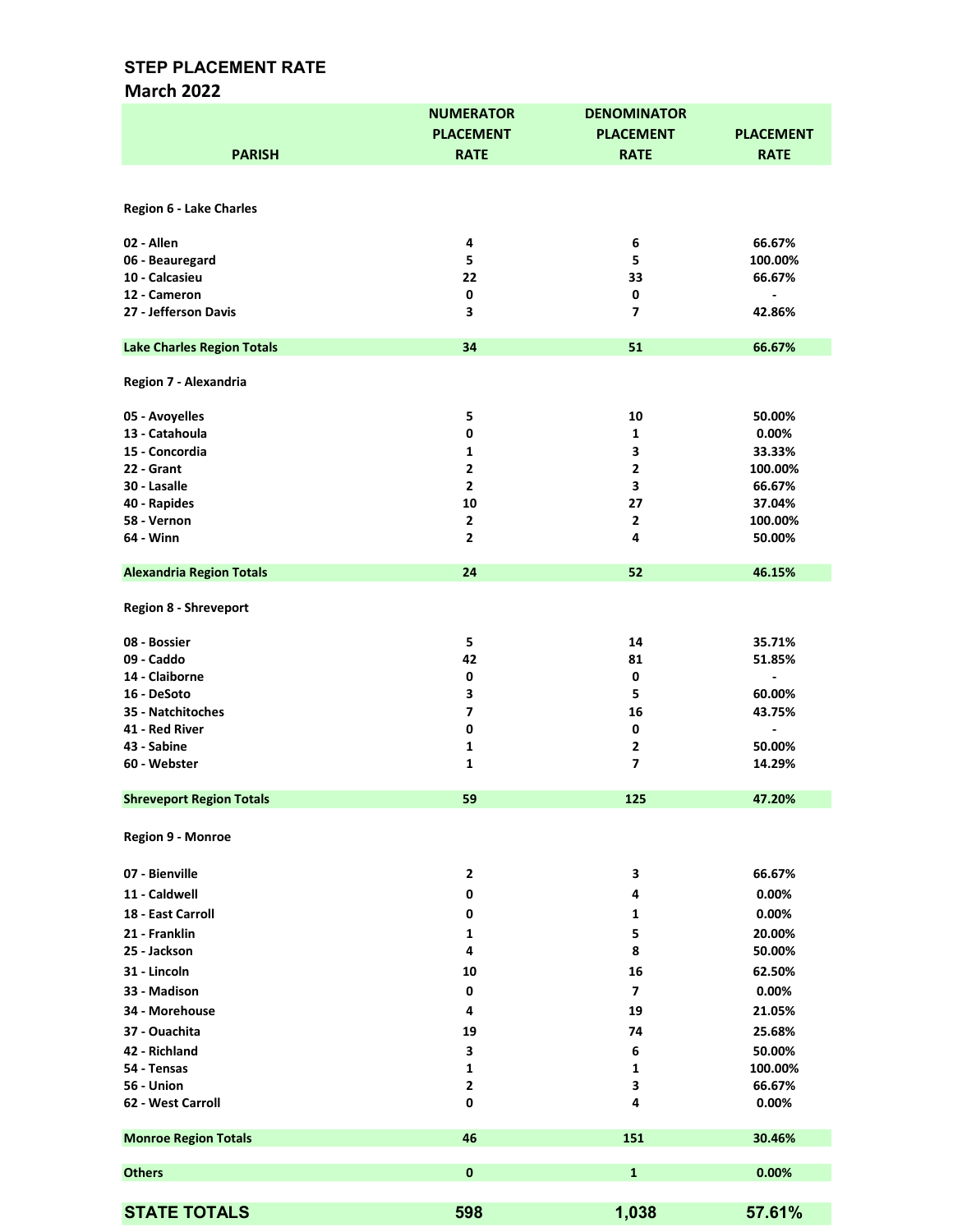# February 2022

|                                  | <b>NUMERATOR</b> | <b>DENOMINATOR</b> |                  |
|----------------------------------|------------------|--------------------|------------------|
|                                  | <b>PLACEMENT</b> | <b>PLACEMENT</b>   | <b>PLACEMENT</b> |
| <b>PARISH</b>                    | <b>RATE</b>      | <b>RATE</b>        | <b>RATE</b>      |
|                                  |                  |                    |                  |
| <b>Region 1 - Orleans</b>        |                  |                    |                  |
|                                  |                  |                    |                  |
| 26 - Jefferson                   | 31               | 51                 | 60.78%           |
| 36 - Orleans                     | 65               | 99                 | 65.66%           |
| 38 - Plaquemines                 | $\mathbf{2}$     | 3                  | 66.67%           |
|                                  |                  |                    |                  |
| 44 - St. Bernard                 | 4                | 10                 | 40.00%           |
| <b>Orleans Region Totals</b>     | 102              | 163                | 62.58%           |
|                                  |                  |                    |                  |
| <b>Region 2 - Baton Rouge</b>    |                  |                    |                  |
|                                  |                  |                    |                  |
| 17 - East Baton Rouge            | 66               | 121                | 54.55%           |
| 19 - East Feliciana              | 0                | 0                  |                  |
| 24 - Iberville                   |                  | $\mathbf{2}$       | 50.00%           |
|                                  | 1                |                    |                  |
| 39 - Pointe Coupee               | 1                | 3                  | 33.33%           |
| 61 - West Baton Rouge            | 5                | 8                  | 62.50%           |
| 63 - West Feliciana              | 1                | $\mathbf{1}$       | 100.00%          |
|                                  |                  |                    |                  |
| <b>Baton Rouge Region Totals</b> | 74               | 135                | 54.81%           |
|                                  |                  |                    |                  |
| <b>Region 3 - Covington</b>      |                  |                    |                  |
|                                  |                  |                    |                  |
| 32 - Livingston                  | 9                | 15                 | 60.00%           |
| 46 - St. Helena                  | $\mathbf{1}$     | $\mathbf{1}$       | 100.00%          |
| 52 - St. Tammany                 | 12               | 24                 | 50.00%           |
| 53 - Tangipahoa                  | 18               | 35                 | 51.43%           |
| 59 - Washington                  | 5                | 11                 | 45.45%           |
|                                  |                  |                    |                  |
| <b>Covington Region Totals</b>   | 45               | 86                 | 52.33%           |
|                                  |                  |                    |                  |
| <b>Region 4 - Thibodaux</b>      |                  |                    |                  |
|                                  |                  |                    |                  |
| 03 - Ascension                   | 4                | 8                  | 50.00%           |
| 04 - Assumption                  | 1                | $\mathbf{1}$       | 100.00%          |
| 29 - Lafourche                   | 8                | 16                 | 50.00%           |
| 45 - St. Charles                 | 1                | 3                  | 33.33%           |
| 47 - St. James                   | 1                | $\mathbf{2}$       | 50.00%           |
| 48 - St. John                    | $\mathbf{2}$     | 5                  | 40.00%           |
| 55 - Terrebonne                  | 10               | 23                 | 43.48%           |
|                                  |                  |                    |                  |
| <b>Thibodaux Region Totals</b>   | 27               | 58                 | 46.55%           |
|                                  |                  |                    |                  |
| <b>Region 5 - Lafayette</b>      |                  |                    |                  |
|                                  |                  |                    |                  |
| 01 - Acadia                      | 8                | 9                  | 88.89%           |
| 20 - Evangeline                  | $\bf 6$          | 9                  | 66.67%           |
| 23 - Iberia                      | 17               | 30                 | 56.67%           |
| 28 - Lafayette                   | 46               | 60                 | 76.67%           |
| 49 - St. Landry                  | 31               | 42                 | 73.81%           |
|                                  |                  |                    |                  |
| 50 - St. Martin                  | $\mathbf{2}$     | 11                 | 18.18%           |
| 51 - St. Mary                    | 12               | 21                 | 57.14%           |
| 57 - Vermilion                   | $\mathbf 1$      | 8                  | 12.50%           |
|                                  |                  |                    |                  |
| <b>Lafayette Region Totals</b>   | 123              | 190                | 64.74%           |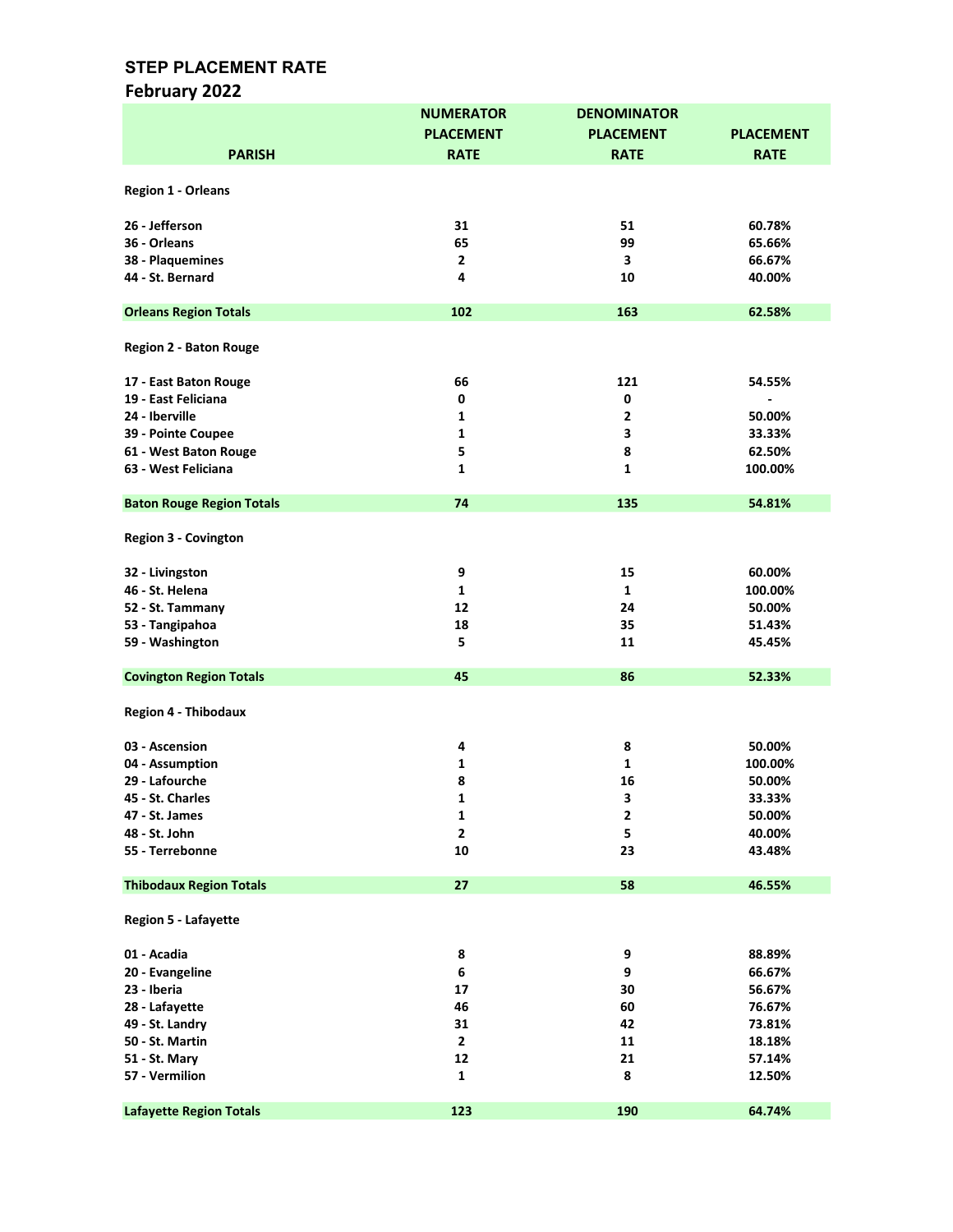# February 2022

|                                   | <b>NUMERATOR</b> | <b>DENOMINATOR</b>      |                              |
|-----------------------------------|------------------|-------------------------|------------------------------|
|                                   | <b>PLACEMENT</b> | <b>PLACEMENT</b>        | <b>PLACEMENT</b>             |
| <b>PARISH</b>                     | <b>RATE</b>      | <b>RATE</b>             | <b>RATE</b>                  |
|                                   |                  |                         |                              |
|                                   |                  |                         |                              |
| <b>Region 6 - Lake Charles</b>    |                  |                         |                              |
|                                   |                  |                         |                              |
| 02 - Allen                        | 5                | 5                       | 100.00%                      |
| 06 - Beauregard                   | 4                | 4                       | 100.00%                      |
| 10 - Calcasieu                    | 20               | 29                      | 68.97%                       |
| 12 - Cameron                      | 0                | $\mathbf 0$             | $\qquad \qquad \blacksquare$ |
| 27 - Jefferson Davis              | 4                | 6                       | 66.67%                       |
|                                   |                  |                         |                              |
| <b>Lake Charles Region Totals</b> | 33               | 44                      | 75.00%                       |
|                                   |                  |                         |                              |
| Region 7 - Alexandria             |                  |                         |                              |
| 05 - Avoyelles                    | 6                | 8                       | 75.00%                       |
| 13 - Catahoula                    | 1                | 1                       | 100.00%                      |
| 15 - Concordia                    | $\mathbf{1}$     | 3                       | 33.33%                       |
| 22 - Grant                        | $\pmb{0}$        | $\mathbf 1$             | 0.00%                        |
| 30 - Lasalle                      | $\mathbf 2$      | 3                       | 66.67%                       |
| 40 - Rapides                      | 10               | 29                      | 34.48%                       |
| 58 - Vernon                       | 0                | $\overline{2}$          | 0.00%                        |
| 64 - Winn                         | 3                | 4                       | 75.00%                       |
|                                   |                  |                         |                              |
| <b>Alexandria Region Totals</b>   | 23               | 51                      | 45.10%                       |
| <b>Region 8 - Shreveport</b>      |                  |                         |                              |
|                                   |                  |                         |                              |
| 08 - Bossier                      | 6                | 13                      | 46.15%                       |
| 09 - Caddo                        | 40               | 78                      | 51.28%                       |
| 14 - Claiborne                    | 0                | 0                       |                              |
| 16 - DeSoto                       | 2                | 4                       | 50.00%                       |
| 35 - Natchitoches                 | 9                | 17                      | 52.94%                       |
| 41 - Red River                    | 0                | $\pmb{0}$               | $\overline{a}$               |
| 43 - Sabine                       | 1                | $\mathbf{2}$            | 50.00%                       |
| 60 - Webster                      | 3                | 8                       | 37.50%                       |
|                                   |                  |                         |                              |
| <b>Shreveport Region Totals</b>   | 61               | 122                     | 50.00%                       |
| Region 9 - Monroe                 |                  |                         |                              |
|                                   |                  |                         |                              |
| 07 - Bienville                    | 2                | 3                       | 66.67%                       |
| 11 - Caldwell                     | 0                | 3                       | 0.00%                        |
| 18 - East Carroll                 | 0                | 1                       | 0.00%                        |
| 21 - Franklin                     | 0                | 5                       | 0.00%                        |
| 25 - Jackson                      | 5                | 9                       | 55.56%                       |
|                                   |                  |                         |                              |
| 31 - Lincoln                      | 11               | 16                      | 68.75%                       |
| 33 - Madison                      | 1                | 6                       | 16.67%                       |
| 34 - Morehouse                    | 8                | 20                      | 40.00%                       |
| 37 - Ouachita                     | 24               | 71                      | 33.80%                       |
| 42 - Richland                     | 1                | $\overline{\mathbf{z}}$ | 14.29%                       |
| 54 - Tensas                       | 1                | 1                       | 100.00%                      |
| 56 - Union                        | 1                | 3                       | 33.33%                       |
| 62 - West Carroll                 | 0                | 4                       | 0.00%                        |
|                                   |                  |                         |                              |
| <b>Monroe Region Totals</b>       | 54               | 149                     | 36.24%                       |
|                                   |                  |                         |                              |
| <b>Others</b>                     | $\mathbf{1}$     | $\mathbf{1}$            | 100.00%                      |
|                                   |                  |                         |                              |
| <b>STATE TOTALS</b>               | 543              | 999                     | 54.35%                       |
|                                   |                  |                         |                              |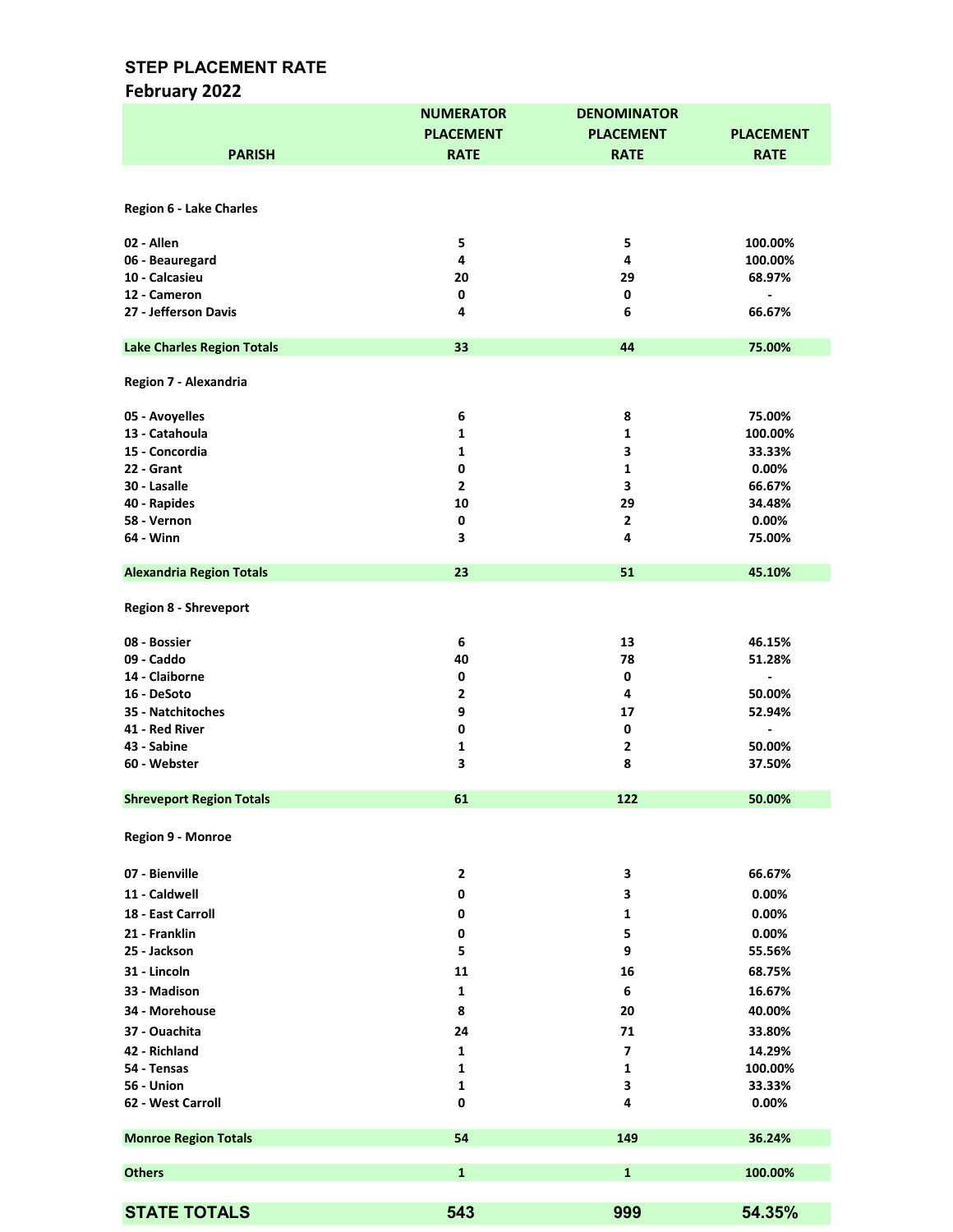# January 2022

|                                  | <b>NUMERATOR</b>        | <b>DENOMINATOR</b> |                  |
|----------------------------------|-------------------------|--------------------|------------------|
|                                  | <b>PLACEMENT</b>        | <b>PLACEMENT</b>   | <b>PLACEMENT</b> |
| <b>PARISH</b>                    | <b>RATE</b>             | <b>RATE</b>        | <b>RATE</b>      |
|                                  |                         |                    |                  |
|                                  |                         |                    |                  |
| <b>Region 1 - Orleans</b>        |                         |                    |                  |
|                                  |                         |                    |                  |
| 26 - Jefferson                   | 29                      | 44                 | 65.91%           |
| 36 - Orleans                     | 52                      | 92                 | 56.52%           |
| 38 - Plaquemines                 | 0                       | 1                  | 0.00%            |
| 44 - St. Bernard                 | 6                       | 7                  | 85.71%           |
|                                  |                         |                    |                  |
| <b>Orleans Region Totals</b>     | 87                      | 144                | 60.42%           |
|                                  |                         |                    |                  |
| <b>Region 2 - Baton Rouge</b>    |                         |                    |                  |
|                                  |                         |                    |                  |
| 17 - East Baton Rouge            | 60                      | 106                | 56.60%           |
| 19 - East Feliciana              | 0                       | 0                  |                  |
| 24 - Iberville                   | 0                       | 1                  | 0.00%            |
| 39 - Pointe Coupee               | 0                       | $\mathbf{2}$       | 0.00%            |
| 61 - West Baton Rouge            | 3                       | 8                  | 37.50%           |
| 63 - West Feliciana              | 1                       | $\mathbf{1}$       | 100.00%          |
|                                  |                         |                    |                  |
| <b>Baton Rouge Region Totals</b> | 64                      | 118                | 54.24%           |
|                                  |                         |                    |                  |
| <b>Region 3 - Covington</b>      |                         |                    |                  |
|                                  |                         |                    |                  |
| 32 - Livingston                  | 9                       | 16                 | 56.25%           |
| 46 - St. Helena                  | $\mathbf{1}$            | $\mathbf{1}$       | 100.00%          |
| 52 - St. Tammany                 | 12                      | 24                 | 50.00%           |
|                                  | 18                      | 30                 | 60.00%           |
| 53 - Tangipahoa                  |                         |                    |                  |
| 59 - Washington                  | 4                       | 8                  | 50.00%           |
|                                  | 44                      | 79                 |                  |
| <b>Covington Region Totals</b>   |                         |                    | 55.70%           |
|                                  |                         |                    |                  |
| <b>Region 4 - Thibodaux</b>      |                         |                    |                  |
|                                  |                         |                    |                  |
| 03 - Ascension                   | 4                       | 8                  | 50.00%           |
| 04 - Assumption                  | 1                       | 1                  | 100.00%          |
| 29 - Lafourche                   | 12                      | 15                 | 80.00%           |
| 45 - St. Charles                 | 1                       | 3                  | 33.33%           |
| 47 - St. James                   | $\mathbf{1}$            | 1                  | 100.00%          |
| 48 - St. John                    | 4                       | 6                  | 66.67%           |
| 55 - Terrebonne                  | 14                      | 19                 | 73.68%           |
|                                  |                         |                    |                  |
| <b>Thibodaux Region Totals</b>   | 37                      | 53                 | 69.81%           |
|                                  |                         |                    |                  |
| <b>Region 5 - Lafayette</b>      |                         |                    |                  |
|                                  |                         |                    |                  |
| 01 - Acadia                      | 6                       | 11                 | 54.55%           |
| 20 - Evangeline                  | $\overline{\mathbf{z}}$ | 10                 | 70.00%           |
| 23 - Iberia                      | 19                      | 29                 | 65.52%           |
| 28 - Lafayette                   | 36                      | 54                 | 66.67%           |
| 49 - St. Landry                  | 29                      | 37                 | 78.38%           |
| 50 - St. Martin                  | 6                       | 9                  | 66.67%           |
|                                  | 5                       | 15                 |                  |
| 51 - St. Mary                    |                         |                    | 33.33%           |
| 57 - Vermilion                   | 1                       | 5                  | 20.00%           |
|                                  |                         |                    |                  |
| <b>Lafayette Region Totals</b>   | 109                     | 170                | 64.12%           |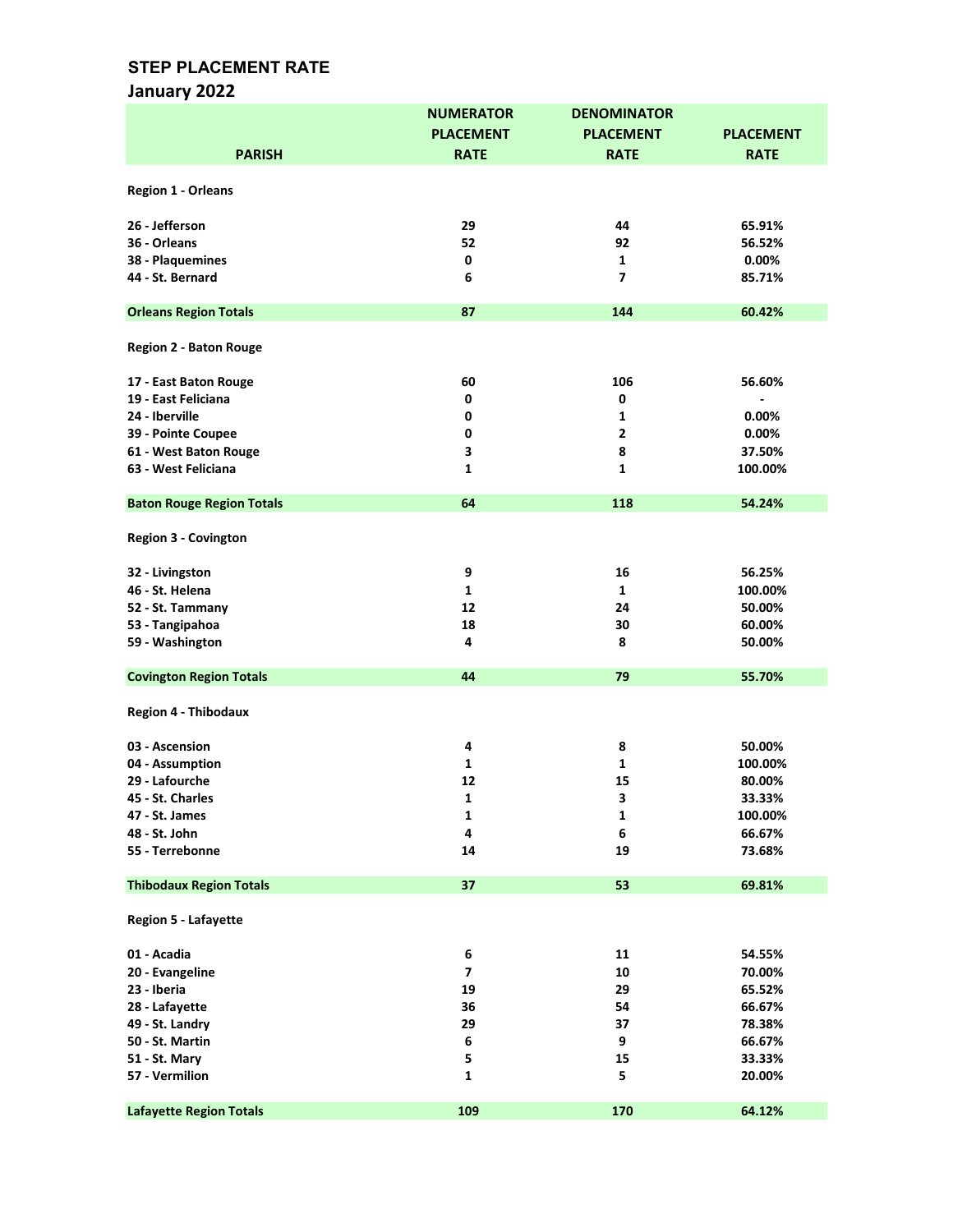# January 2022

|                                   | <b>NUMERATOR</b>        | <b>DENOMINATOR</b> |                              |
|-----------------------------------|-------------------------|--------------------|------------------------------|
|                                   | <b>PLACEMENT</b>        | <b>PLACEMENT</b>   | <b>PLACEMENT</b>             |
| <b>PARISH</b>                     | <b>RATE</b>             | <b>RATE</b>        | <b>RATE</b>                  |
|                                   |                         |                    |                              |
|                                   |                         |                    |                              |
| <b>Region 6 - Lake Charles</b>    |                         |                    |                              |
|                                   |                         |                    |                              |
| 02 - Allen                        | 5                       | 6                  | 83.33%                       |
| 06 - Beauregard                   | 4                       | 4                  | 100.00%                      |
| 10 - Calcasieu                    | 19                      | 30                 | 63.33%                       |
| 12 - Cameron                      | 0                       | 0                  |                              |
| 27 - Jefferson Davis              | 3                       | 5                  | 60.00%                       |
|                                   |                         |                    |                              |
| <b>Lake Charles Region Totals</b> | 31                      | 45                 | 68.89%                       |
|                                   |                         |                    |                              |
| Region 7 - Alexandria             |                         |                    |                              |
|                                   |                         |                    |                              |
| 05 - Avoyelles                    | 3                       | 5                  | 60.00%                       |
| 13 - Catahoula                    | 1                       | 1                  | 100.00%                      |
| 15 - Concordia                    | $\overline{2}$          | 3                  | 66.67%                       |
| 22 - Grant                        | $\pmb{0}$               | 0                  | $\blacksquare$               |
| 30 - Lasalle                      | $\overline{2}$          | 4                  | 50.00%                       |
| 40 - Rapides                      | 13                      | 24                 | 54.17%                       |
| 58 - Vernon                       | $\pmb{0}$               | 3                  | $0.00\%$                     |
| 64 - Winn                         | 1                       | 1                  | 100.00%                      |
|                                   |                         |                    |                              |
| <b>Alexandria Region Totals</b>   | 22                      | 41                 | 53.66%                       |
|                                   |                         |                    |                              |
| <b>Region 8 - Shreveport</b>      |                         |                    |                              |
| 08 - Bossier                      | 4                       | 11                 | 36.36%                       |
| 09 - Caddo                        | 29                      | 64                 | 45.31%                       |
| 14 - Claiborne                    | 0                       | 0                  |                              |
| 16 - DeSoto                       | $\overline{2}$          | 3                  | 66.67%                       |
| 35 - Natchitoches                 | 4                       | 14                 | 28.57%                       |
| 41 - Red River                    | 0                       | 0                  | $\qquad \qquad \blacksquare$ |
| 43 - Sabine                       | 0                       | $\mathbf{1}$       | 0.00%                        |
| 60 - Webster                      | 3                       | 7                  | 42.86%                       |
|                                   |                         |                    |                              |
| <b>Shreveport Region Totals</b>   | 42                      | 100                | 42.00%                       |
|                                   |                         |                    |                              |
| Region 9 - Monroe                 |                         |                    |                              |
|                                   |                         |                    |                              |
|                                   |                         |                    | 100.00%                      |
| 07 - Bienville                    | $\overline{\mathbf{2}}$ | $\mathbf{2}$       |                              |
| 11 - Caldwell                     | $\overline{2}$          | 3                  | 66.67%                       |
| 18 - East Carroll                 | 0                       | 1                  | 0.00%                        |
| 21 - Franklin                     | 3                       | 4                  | 75.00%                       |
| 25 - Jackson                      | 5                       | 9                  | 55.56%                       |
| 31 - Lincoln                      | 8                       | 11                 | 72.73%                       |
| 33 - Madison                      | $\mathbf 1$             | 6                  | 16.67%                       |
| 34 - Morehouse                    | 2                       | 18                 | 11.11%                       |
| 37 - Ouachita                     | 20                      | 61                 | 32.79%                       |
| 42 - Richland                     |                         |                    |                              |
|                                   | 1                       | 4                  | 25.00%                       |
| 54 - Tensas<br>56 - Union         | 0<br>2                  | 1<br>4             | 0.00%<br>50.00%              |
| 62 - West Carroll                 | 0                       | 4                  | 0.00%                        |
|                                   |                         |                    |                              |
|                                   | 46                      | 128                | 35.94%                       |
| <b>Monroe Region Totals</b>       |                         |                    |                              |
| <b>Others</b>                     | $\mathbf{1}$            | $\overline{2}$     | 50.00%                       |
|                                   |                         |                    |                              |
|                                   |                         |                    |                              |
| <b>STATE TOTALS</b>               | 483                     | 880                | 54.89%                       |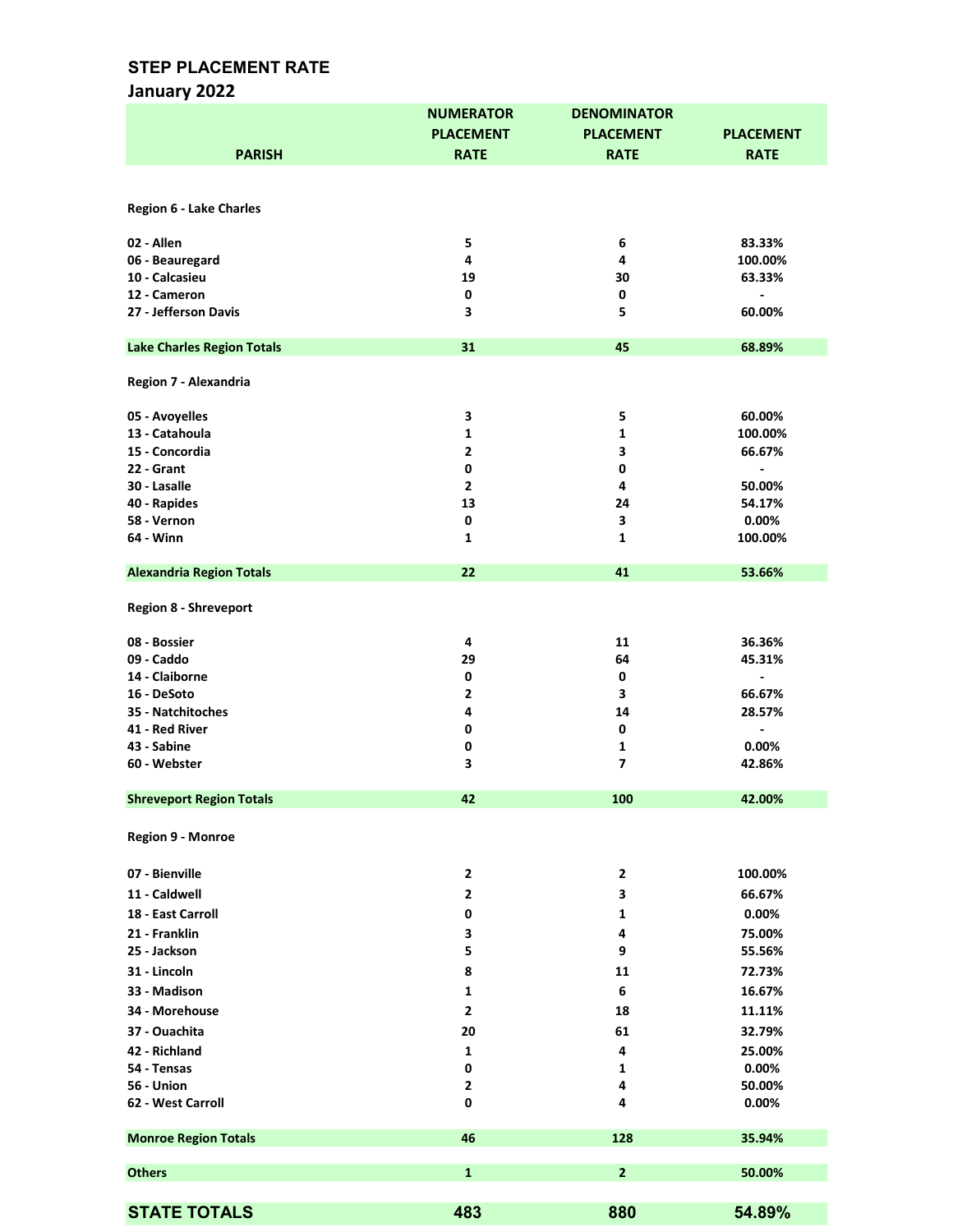### December 2021

|                                  | <b>NUMERATOR</b>        | <b>DENOMINATOR</b> |                  |
|----------------------------------|-------------------------|--------------------|------------------|
|                                  | <b>PLACEMENT</b>        | <b>PLACEMENT</b>   | <b>PLACEMENT</b> |
| <b>PARISH</b>                    | <b>RATE</b>             | <b>RATE</b>        | <b>RATE</b>      |
|                                  |                         |                    |                  |
| Region 1 - Orleans               |                         |                    |                  |
|                                  |                         |                    |                  |
| 26 - Jefferson                   | 13                      | 40                 | 32.50%           |
| 36 - Orleans                     | 18                      | 79                 | 22.78%           |
| 38 - Plaquemines                 | 0                       | 1                  | 0.00%            |
| 44 - St. Bernard                 | $\overline{\mathbf{2}}$ | 4                  | 50.00%           |
|                                  |                         |                    |                  |
| <b>Orleans Region Totals</b>     | 33                      | 124                | 26.61%           |
|                                  |                         |                    |                  |
| <b>Region 2 - Baton Rouge</b>    |                         |                    |                  |
|                                  |                         |                    |                  |
| 17 - East Baton Rouge            | 19                      | 103                | 18.45%           |
| 19 - East Feliciana              | 0                       | 0                  |                  |
| 24 - Iberville                   | 0                       | 1                  | 0.00%            |
| 39 - Pointe Coupee               | 0                       | 1                  | 0.00%            |
| 61 - West Baton Rouge            | $\overline{\mathbf{2}}$ | 6                  | 33.33%           |
| 63 - West Feliciana              | 0                       | $\overline{2}$     | 0.00%            |
|                                  |                         |                    |                  |
| <b>Baton Rouge Region Totals</b> | 21                      | 113                | 18.58%           |
|                                  |                         |                    |                  |
| <b>Region 3 - Covington</b>      |                         |                    |                  |
|                                  |                         |                    |                  |
| 32 - Livingston                  | 5                       | 16                 | 31.25%           |
| 46 - St. Helena                  | $\mathbf{1}$            | $\mathbf{1}$       | 100.00%          |
| 52 - St. Tammany                 | 11                      | 26                 | 42.31%           |
| 53 - Tangipahoa                  | 10                      | 26                 | 38.46%           |
| 59 - Washington                  | $\overline{2}$          | 8                  | 25.00%           |
|                                  |                         |                    |                  |
| <b>Covington Region Totals</b>   | 29                      | 77                 | 37.66%           |
| <b>Region 4 - Thibodaux</b>      |                         |                    |                  |
|                                  |                         |                    |                  |
| 03 - Ascension                   | $\mathbf 2$             | 8                  | 25.00%           |
| 04 - Assumption                  | 1                       | $\mathbf{1}$       | 100.00%          |
| 29 - Lafourche                   | 12                      | 15                 | 80.00%           |
| 45 - St. Charles                 | 1                       | 3                  | 33.33%           |
| 47 - St. James                   | $\mathbf 1$             | $\mathbf{2}$       | 50.00%           |
| 48 - St. John                    | $\mathbf{1}$            | 5                  | 20.00%           |
| 55 - Terrebonne                  | 11                      | 23                 | 47.83%           |
|                                  |                         |                    |                  |
| <b>Thibodaux Region Totals</b>   | 29                      | 57                 | 50.88%           |
|                                  |                         |                    |                  |
| <b>Region 5 - Lafayette</b>      |                         |                    |                  |
|                                  |                         |                    |                  |
| 01 - Acadia                      | $\overline{\mathbf{z}}$ | 12                 | 58.33%           |
| 20 - Evangeline                  | 5                       | 11                 | 45.45%           |
| 23 - Iberia                      | $\overline{\mathbf{z}}$ | 27                 | 25.93%           |
| 28 - Lafayette                   | 22                      | 47                 | 46.81%           |
| 49 - St. Landry                  | 20                      | 35                 | 57.14%           |
| 50 - St. Martin                  | 4                       | 10                 | 40.00%           |
| 51 - St. Mary                    | 6                       | 16                 | 37.50%           |
| 57 - Vermilion                   | 1                       | 5                  | 20.00%           |
|                                  |                         |                    |                  |
| <b>Lafayette Region Totals</b>   | 72                      | 163                | 44.17%           |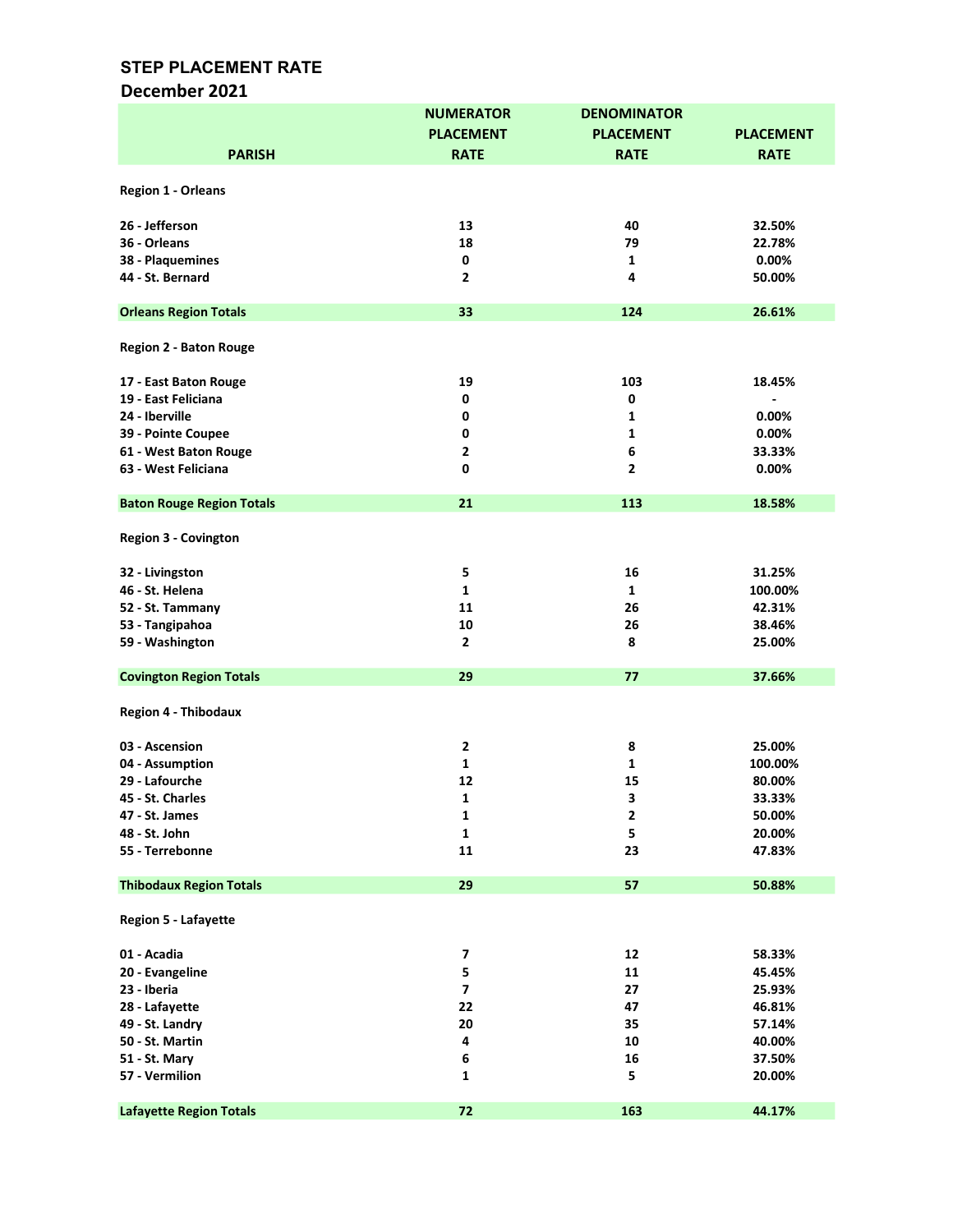#### December 2021

|                                   | <b>NUMERATOR</b> | <b>DENOMINATOR</b> |                  |
|-----------------------------------|------------------|--------------------|------------------|
|                                   | <b>PLACEMENT</b> | <b>PLACEMENT</b>   | <b>PLACEMENT</b> |
| <b>PARISH</b>                     | <b>RATE</b>      | <b>RATE</b>        | <b>RATE</b>      |
|                                   |                  |                    |                  |
|                                   |                  |                    |                  |
| <b>Region 6 - Lake Charles</b>    |                  |                    |                  |
|                                   |                  |                    |                  |
| 02 - Allen                        | 6                | 6                  | 100.00%          |
| 06 - Beauregard                   | 4                | 4                  | 100.00%          |
| 10 - Calcasieu                    | 16               | 26                 | 61.54%           |
| 12 - Cameron                      | 0                | 0                  |                  |
| 27 - Jefferson Davis              | 1                | $\mathbf{2}$       | 50.00%           |
|                                   |                  |                    |                  |
| <b>Lake Charles Region Totals</b> | 27               | 38                 | 71.05%           |
|                                   |                  |                    |                  |
| Region 7 - Alexandria             |                  |                    |                  |
|                                   |                  |                    |                  |
| 05 - Avoyelles                    | З                | 6                  | 50.00%           |
| 13 - Catahoula                    | 1                | $\mathbf{2}$       | 50.00%           |
| 15 - Concordia                    | $\mathbf{2}$     | 3                  | 66.67%           |
| 22 - Grant                        | 0                | 0                  | $\blacksquare$   |
| 30 - Lasalle                      | $\mathbf{2}$     | 3                  | 66.67%           |
| 40 - Rapides                      | 10               | 27                 | 37.04%           |
| 58 - Vernon                       | $\mathbf 1$      | 4                  | 25.00%           |
| 64 - Winn                         | 1                | 1                  | 100.00%          |
|                                   |                  |                    |                  |
| <b>Alexandria Region Totals</b>   | 20               | 46                 | 43.48%           |
|                                   |                  |                    |                  |
| <b>Region 8 - Shreveport</b>      |                  |                    |                  |
|                                   |                  |                    |                  |
| 08 - Bossier                      | 4                | 9                  | 44.44%           |
| 09 - Caddo                        | 19               | 54                 | 35.19%           |
| 14 - Claiborne                    | 0                | $\pmb{0}$          |                  |
| 16 - DeSoto                       | 0                | 1                  | 0.00%            |
| 35 - Natchitoches                 | $\mathbf{2}$     | 9                  | 22.22%           |
| 41 - Red River                    | 0                | $\pmb{0}$          | $\blacksquare$   |
| 43 - Sabine                       | 0                | 1                  | 0.00%            |
| 60 - Webster                      | 3                | 8                  | 37.50%           |
|                                   |                  |                    |                  |
| <b>Shreveport Region Totals</b>   | 28               | 82                 | 34.15%           |
|                                   |                  |                    |                  |
| Region 9 - Monroe                 |                  |                    |                  |
|                                   |                  |                    |                  |
| 07 - Bienville                    | 3                | 3                  | 100.00%          |
| 11 - Caldwell                     | 0                | 3                  | 0.00%            |
| 18 - East Carroll                 | 0                | 1                  | 0.00%            |
|                                   |                  |                    |                  |
| 21 - Franklin                     | 0                | 6                  | 0.00%            |
| 25 - Jackson                      | 2                | 6                  | 33.33%           |
| 31 - Lincoln                      | 7                | 10                 | 70.00%           |
| 33 - Madison                      | 1                | 6                  | 16.67%           |
| 34 - Morehouse                    | 1                | 12                 | 8.33%            |
| 37 - Ouachita                     | 14               | 55                 | 25.45%           |
| 42 - Richland                     | 1                | 3                  | 33.33%           |
| 54 - Tensas                       | 0                | 1                  | 0.00%            |
| <b>56 - Union</b>                 | 1                | 4                  | 25.00%           |
| 62 - West Carroll                 | 0                | 5                  | 0.00%            |
|                                   |                  |                    |                  |
| <b>Monroe Region Totals</b>       | 30               | 115                | 26.09%           |
|                                   |                  |                    |                  |
| <b>Others</b>                     | $\bf{0}$         | 4                  | 0.00%            |
|                                   |                  |                    |                  |
| <b>STATE TOTALS</b>               |                  |                    |                  |
|                                   | 289              | 819                | 35.29%           |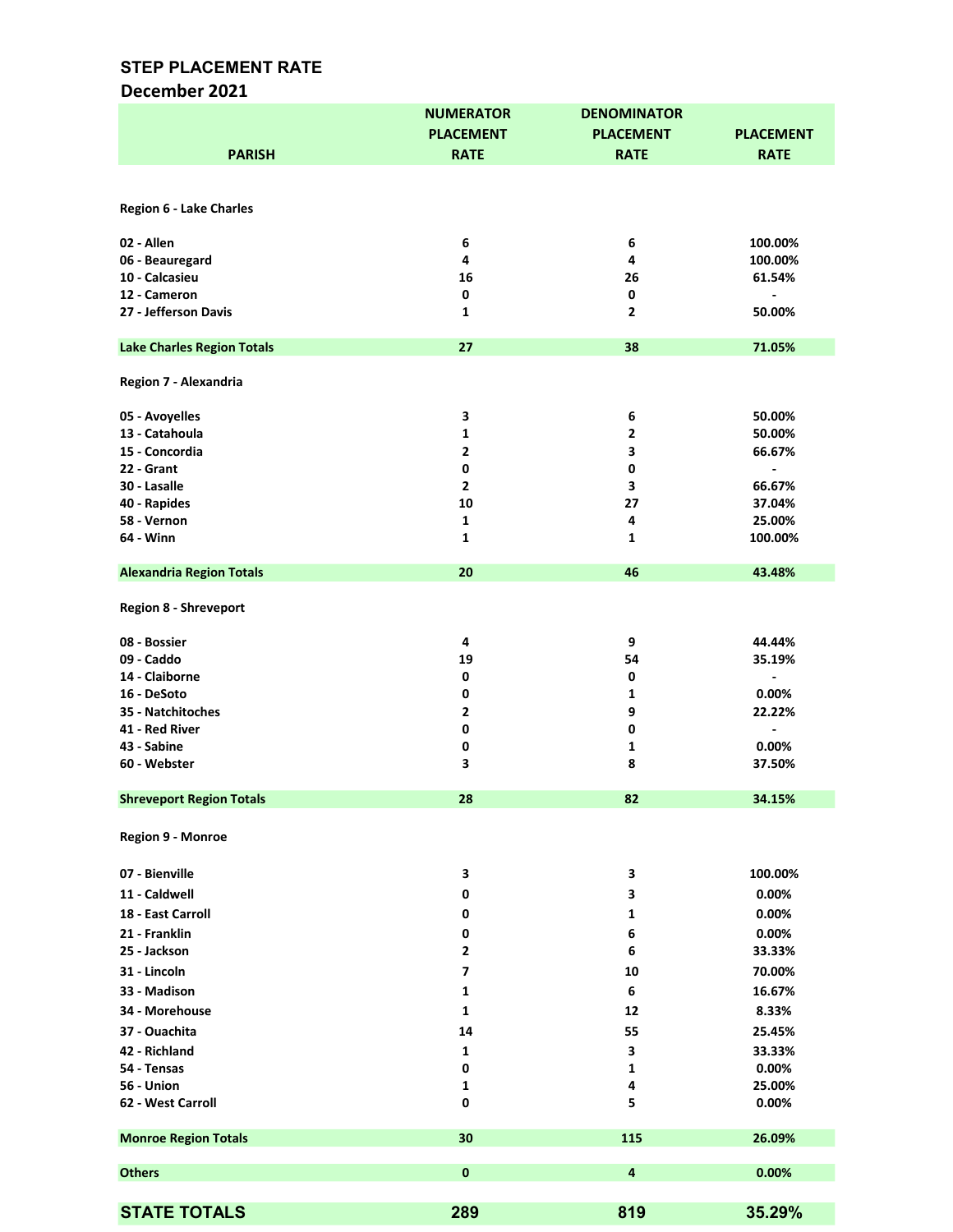### November 2021

|                                  | <b>NUMERATOR</b> | <b>DENOMINATOR</b> |                  |
|----------------------------------|------------------|--------------------|------------------|
|                                  | <b>PLACEMENT</b> | <b>PLACEMENT</b>   | <b>PLACEMENT</b> |
|                                  | <b>RATE</b>      | <b>RATE</b>        | <b>RATE</b>      |
| <b>PARISH</b>                    |                  |                    |                  |
|                                  |                  |                    |                  |
| Region 1 - Orleans               |                  |                    |                  |
|                                  |                  |                    |                  |
| 26 - Jefferson                   | 27               | 44                 | 61.36%           |
| 36 - Orleans                     | 34               | 71                 | 47.89%           |
| 38 - Plaquemines                 | 1                | 1                  | 100.00%          |
| 44 - St. Bernard                 | 0                | 5                  | 0.00%            |
| <b>Orleans Region Totals</b>     | 62               | 121                | 51.24%           |
|                                  |                  |                    |                  |
| <b>Region 2 - Baton Rouge</b>    |                  |                    |                  |
|                                  |                  |                    |                  |
| 17 - East Baton Rouge            | 31               | 96                 | 32.29%           |
| 19 - East Feliciana              | 0                | 0                  |                  |
| 24 - Iberville                   | 1                | 1                  | 100.00%          |
| 39 - Pointe Coupee               | 0                | 1                  | 0.00%            |
| 61 - West Baton Rouge            | 1                | 5                  | 20.00%           |
| 63 - West Feliciana              | $\overline{2}$   | $\overline{2}$     | 100.00%          |
|                                  |                  |                    |                  |
| <b>Baton Rouge Region Totals</b> | 35               | 105                | 33.33%           |
|                                  |                  |                    |                  |
| <b>Region 3 - Covington</b>      |                  |                    |                  |
|                                  |                  |                    |                  |
| 32 - Livingston                  | 7                | 14                 | 50.00%           |
| 46 - St. Helena                  | $\pmb{0}$        | 1                  | 0.00%            |
| 52 - St. Tammany                 | 16               | 28                 | 57.14%           |
| 53 - Tangipahoa                  | 7                | 22                 | 31.82%           |
| 59 - Washington                  | 3                | 8                  | 37.50%           |
|                                  |                  |                    |                  |
| <b>Covington Region Totals</b>   | 33               | 73                 | 45.21%           |
|                                  |                  |                    |                  |
| <b>Region 4 - Thibodaux</b>      |                  |                    |                  |
|                                  |                  |                    |                  |
| 03 - Ascension                   | $\mathbf{2}$     | 6                  | 33.33%           |
| 04 - Assumption                  | 0                | 0                  |                  |
| 29 - Lafourche                   | 9                | 12                 | 75.00%           |
| 45 - St. Charles                 | 1                | 3                  | 33.33%           |
| 47 - St. James                   | $\mathbf 1$      | $\mathbf{2}$       | 50.00%           |
| 48 - St. John                    | $\mathbf{1}$     | $\mathbf{2}$       | 50.00%           |
| 55 - Terrebonne                  | 12               | 21                 | 57.14%           |
|                                  |                  |                    |                  |
| <b>Thibodaux Region Totals</b>   | 26               | 46                 | 56.52%           |
|                                  |                  |                    |                  |
| <b>Region 5 - Lafayette</b>      |                  |                    |                  |
| 01 - Acadia                      | 10               | 13                 | 76.92%           |
| 20 - Evangeline                  | 6                | 10                 | 60.00%           |
| 23 - Iberia                      | 14               | 25                 | 56.00%           |
| 28 - Lafayette                   | 34               | 46                 |                  |
|                                  |                  |                    | 73.91%           |
| 49 - St. Landry                  | 21               | 34                 | 61.76%           |
| 50 - St. Martin                  | 5                | 8                  | 62.50%           |
| 51 - St. Mary                    | 8                | 16                 | 50.00%           |
| 57 - Vermilion                   | $\mathbf{2}$     | 5                  | 40.00%           |
| <b>Lafayette Region Totals</b>   | 100              | 157                | 63.69%           |
|                                  |                  |                    |                  |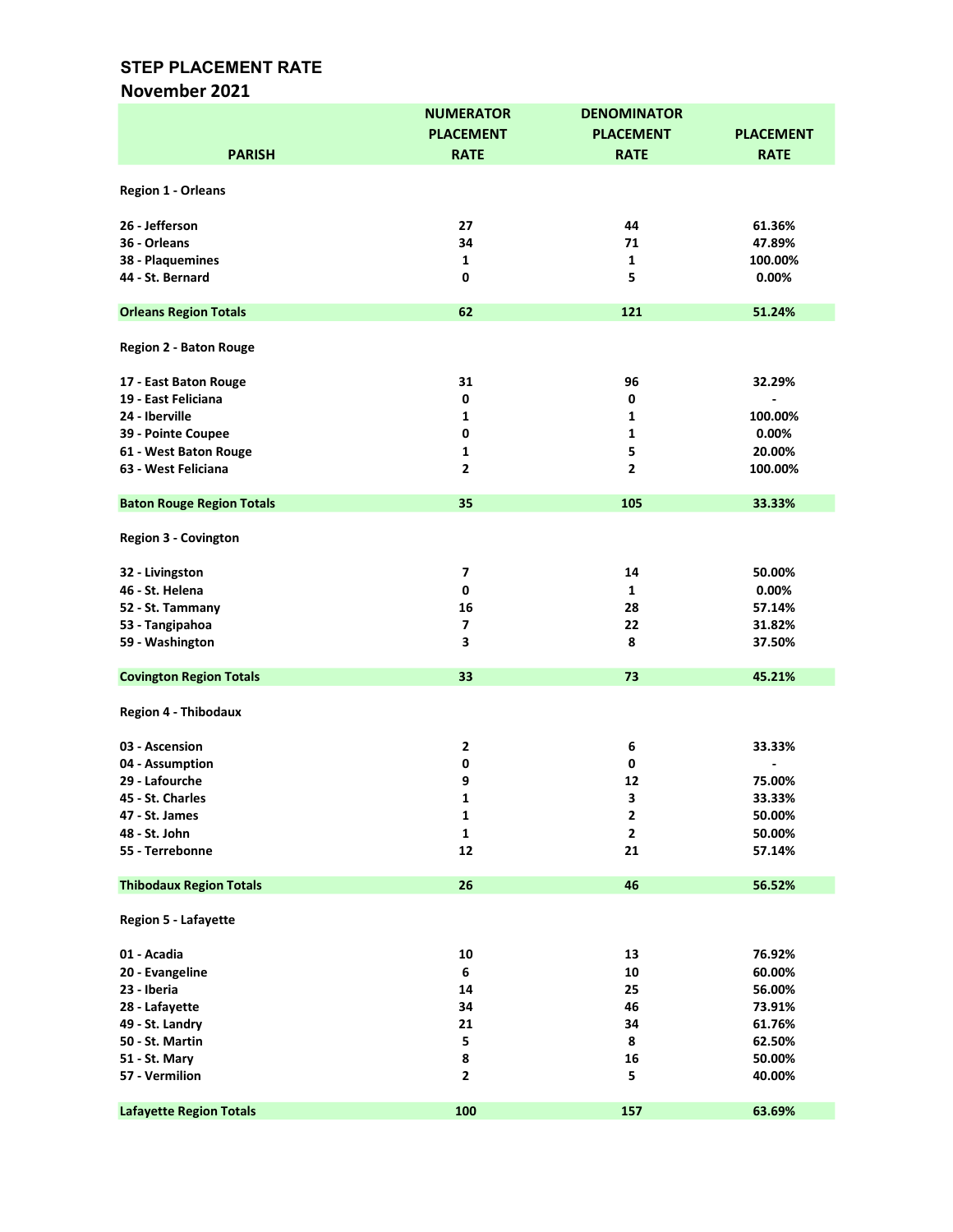#### November 2021

|                                   | <b>NUMERATOR</b>        | <b>DENOMINATOR</b>      |                          |
|-----------------------------------|-------------------------|-------------------------|--------------------------|
|                                   | <b>PLACEMENT</b>        | <b>PLACEMENT</b>        | <b>PLACEMENT</b>         |
| <b>PARISH</b>                     | <b>RATE</b>             | <b>RATE</b>             | <b>RATE</b>              |
|                                   |                         |                         |                          |
|                                   |                         |                         |                          |
| <b>Region 6 - Lake Charles</b>    |                         |                         |                          |
|                                   |                         |                         |                          |
| 02 - Allen                        | 5                       | 6                       | 83.33%                   |
| 06 - Beauregard                   | 3                       | 5                       | 60.00%                   |
| 10 - Calcasieu                    | 19                      | 27                      | 70.37%                   |
| 12 - Cameron                      | 0                       | 0                       | $\overline{\phantom{a}}$ |
| 27 - Jefferson Davis              | 2                       | 2                       | 100.00%                  |
|                                   |                         |                         |                          |
| <b>Lake Charles Region Totals</b> | 29                      | 40                      | 72.50%                   |
|                                   |                         |                         |                          |
| Region 7 - Alexandria             |                         |                         |                          |
| 05 - Avoyelles                    | 4                       | 5                       | 80.00%                   |
| 13 - Catahoula                    | 1                       | 2                       | 50.00%                   |
| 15 - Concordia                    | 1                       | $\overline{2}$          | 50.00%                   |
| 22 - Grant                        | 0                       | $\pmb{0}$               | $\overline{\phantom{a}}$ |
| 30 - Lasalle                      | $\mathbf{2}$            | 4                       | 50.00%                   |
| 40 - Rapides                      | 16                      | 35                      | 45.71%                   |
| 58 - Vernon                       | 0                       | 5                       | 0.00%                    |
| 64 - Winn                         | 0                       | 1                       | 0.00%                    |
|                                   |                         |                         |                          |
| <b>Alexandria Region Totals</b>   | 24                      | 54                      | 44.44%                   |
|                                   |                         |                         |                          |
| <b>Region 8 - Shreveport</b>      |                         |                         |                          |
| 08 - Bossier                      | 3                       | 6                       | 50.00%                   |
| 09 - Caddo                        | 28                      | 50                      | 56.00%                   |
| 14 - Claiborne                    | 0                       | 0                       | $\centerdot$             |
| 16 - DeSoto                       | 0                       | 1                       | 0.00%                    |
| 35 - Natchitoches                 | 4                       | $\overline{7}$          | 57.14%                   |
| 41 - Red River                    | 0                       | $\pmb{0}$               | $\blacksquare$           |
| 43 - Sabine                       | 0                       | 1                       | 0.00%                    |
| 60 - Webster                      | 4                       | $\overline{\mathbf{z}}$ | 57.14%                   |
|                                   |                         |                         |                          |
| <b>Shreveport Region Totals</b>   | 39                      | 72                      | 54.17%                   |
|                                   |                         |                         |                          |
| Region 9 - Monroe                 |                         |                         |                          |
|                                   |                         |                         |                          |
| 07 - Bienville                    | $\mathbf{2}$            | 3                       | 66.67%                   |
| 11 - Caldwell                     | 0                       | 2                       | 0.00%                    |
| 18 - East Carroll                 | 0                       | 1                       | 0.00%                    |
| 21 - Franklin                     | 0                       | 3                       | 0.00%                    |
| 25 - Jackson                      | 4                       | 8                       | 50.00%                   |
| 31 - Lincoln                      | $\overline{\mathbf{z}}$ | 11                      | 63.64%                   |
| 33 - Madison                      | 2                       | 6                       | 33.33%                   |
|                                   |                         |                         |                          |
| 34 - Morehouse                    | $\overline{2}$          | 11                      | 18.18%                   |
| 37 - Ouachita                     | 13                      | 51                      | 25.49%                   |
| 42 - Richland                     | 1                       | 3                       | 33.33%                   |
| 54 - Tensas                       | 0                       | 1                       | 0.00%                    |
| 56 - Union                        | 2                       | 3                       | 66.67%                   |
| 62 - West Carroll                 | 0                       | 5                       | 0.00%                    |
|                                   |                         |                         |                          |
| <b>Monroe Region Totals</b>       | 33                      | 108                     | 30.56%                   |
|                                   |                         | 5                       |                          |
| <b>Others</b>                     | 0                       |                         | 0                        |
|                                   |                         |                         |                          |
| <b>STATE TOTALS</b>               | 381                     | 781                     | 48.78%                   |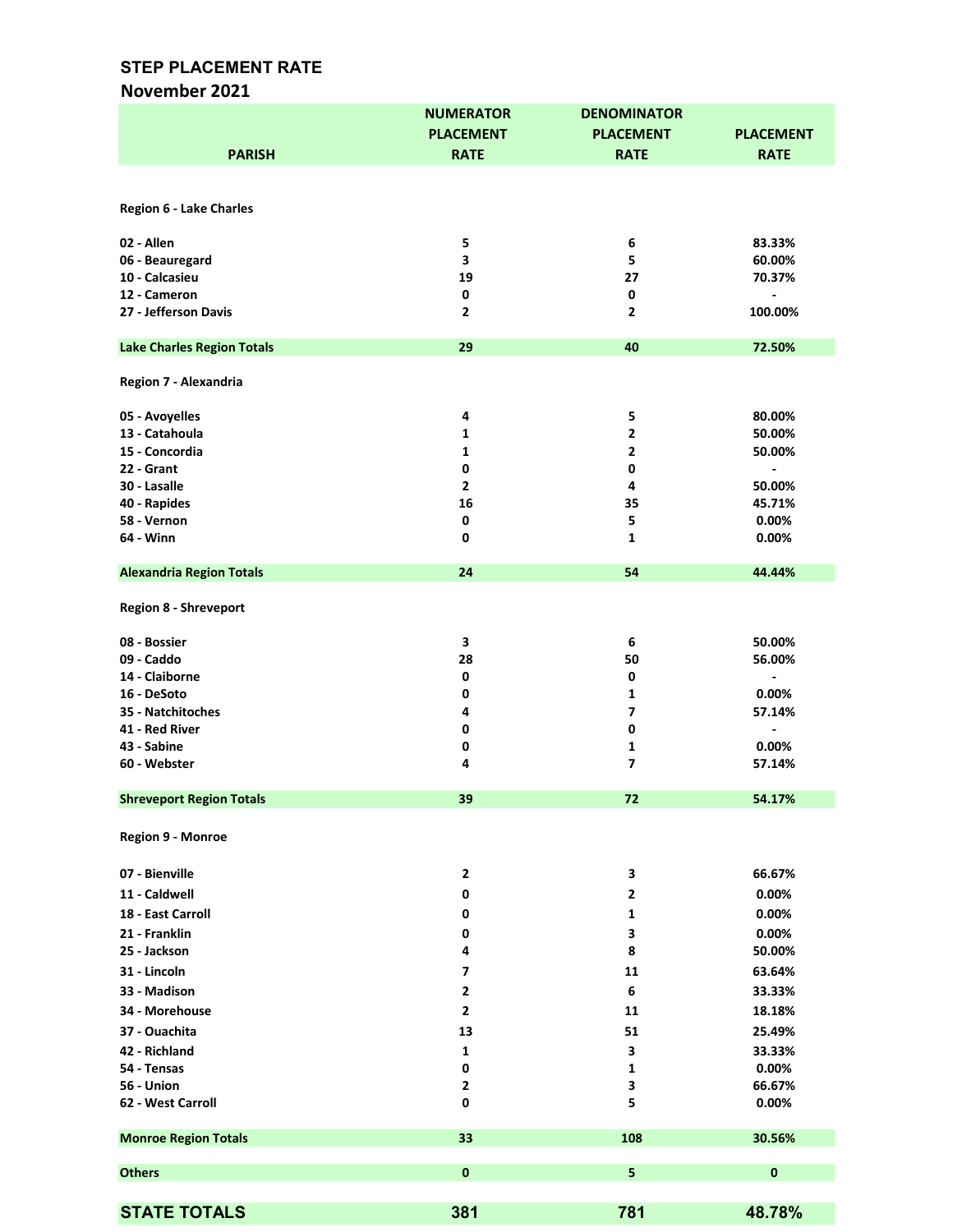# October 2021

|                                  | <b>NUMERATOR</b>         | <b>DENOMINATOR</b> |                  |
|----------------------------------|--------------------------|--------------------|------------------|
|                                  | <b>PLACEMENT</b>         | <b>PLACEMENT</b>   | <b>PLACEMENT</b> |
| <b>PARISH</b>                    | <b>RATE</b>              | <b>RATE</b>        | <b>RATE</b>      |
|                                  |                          |                    |                  |
| <b>Region 1 - Orleans</b>        |                          |                    |                  |
|                                  |                          |                    |                  |
| 26 - Jefferson                   | $\mathbf{2}$             | 33                 | 6.06%            |
| 36 - Orleans                     | 4                        | 55                 | 7.27%            |
| 38 - Plaquemines                 | $\mathbf 0$              | 1                  | 0.00%            |
| 44 - St. Bernard                 | $\mathbf 0$              | 4                  | 0.00%            |
|                                  |                          |                    |                  |
| <b>Orleans Region Totals</b>     | $\boldsymbol{6}$         | 93                 | 6.45%            |
|                                  |                          |                    |                  |
| <b>Region 2 - Baton Rouge</b>    |                          |                    |                  |
|                                  |                          |                    |                  |
| 17 - East Baton Rouge            | 18                       | 86                 | 20.93%           |
| 19 - East Feliciana              | $\mathbf 0$              | 0                  |                  |
| 24 - Iberville                   | 0                        | $\mathbf{1}$       | 0.00%            |
| 39 - Pointe Coupee               | 0                        | 1                  | 0.00%            |
| 61 - West Baton Rouge            | 0                        | 4                  | 0.00%            |
| 63 - West Feliciana              | $\mathbf{1}$             | $\overline{2}$     | 50.00%           |
|                                  |                          |                    |                  |
| <b>Baton Rouge Region Totals</b> | 19                       | 94                 | 20.21%           |
|                                  |                          |                    |                  |
| <b>Region 3 - Covington</b>      |                          |                    |                  |
|                                  |                          |                    |                  |
| 32 - Livingston                  | $\mathbf{1}$             | 8                  | 12.50%           |
| 46 - St. Helena                  | $\mathbf{1}$             | $\mathbf{1}$       | 100.00%          |
| 52 - St. Tammany                 | $\pmb{0}$                | 25                 | 0.00%            |
| 53 - Tangipahoa                  | 4                        | 20                 | 20.00%           |
| 59 - Washington                  | $\mathbf{1}$             | $\overline{ }$     | 14.29%           |
|                                  |                          |                    |                  |
| <b>Covington Region Totals</b>   | $\overline{7}$           | 61                 | 11.48%           |
|                                  |                          |                    |                  |
| <b>Region 4 - Thibodaux</b>      |                          |                    |                  |
| 03 - Ascension                   | $\mathbf{2}$             | 6                  | 33.33%           |
| 04 - Assumption                  | 0                        | 0                  |                  |
| 29 - Lafourche                   | 7                        | 11                 | 63.64%           |
|                                  | 0                        |                    |                  |
| 45 - St. Charles                 |                          | 1                  | 0.00%            |
| 47 - St. James                   | $\mathbf 1$              | $\mathbf{2}$       | 50.00%           |
| 48 - St. John                    | $\pmb{0}$                | $\mathbf{2}$       | $0.00\%$         |
| 55 - Terrebonne                  | 12                       | 17                 | 70.59%           |
| <b>Thibodaux Region Totals</b>   | 22                       | 39                 | 56.41%           |
|                                  |                          |                    |                  |
| <b>Region 5 - Lafayette</b>      |                          |                    |                  |
|                                  |                          |                    |                  |
| 01 - Acadia                      | $\overline{\phantom{a}}$ | 14                 | 50.00%           |
| 20 - Evangeline                  | $\overline{\mathbf{z}}$  | 9                  | 77.78%           |
| 23 - Iberia                      | 8                        | 23                 | 34.78%           |
| 28 - Lafayette                   | 24                       | 38                 | 63.16%           |
| 49 - St. Landry                  | 15                       | 28                 | 53.57%           |
| 50 - St. Martin                  | $\mathbf{2}$             | 6                  | 33.33%           |
| 51 - St. Mary                    | 8                        | 14                 | 57.14%           |
| 57 - Vermilion                   | $\overline{2}$           | 6                  | 33.33%           |
|                                  |                          |                    |                  |
| <b>Lafayette Region Totals</b>   | 73                       | 138                | 52.90%           |
|                                  |                          |                    |                  |